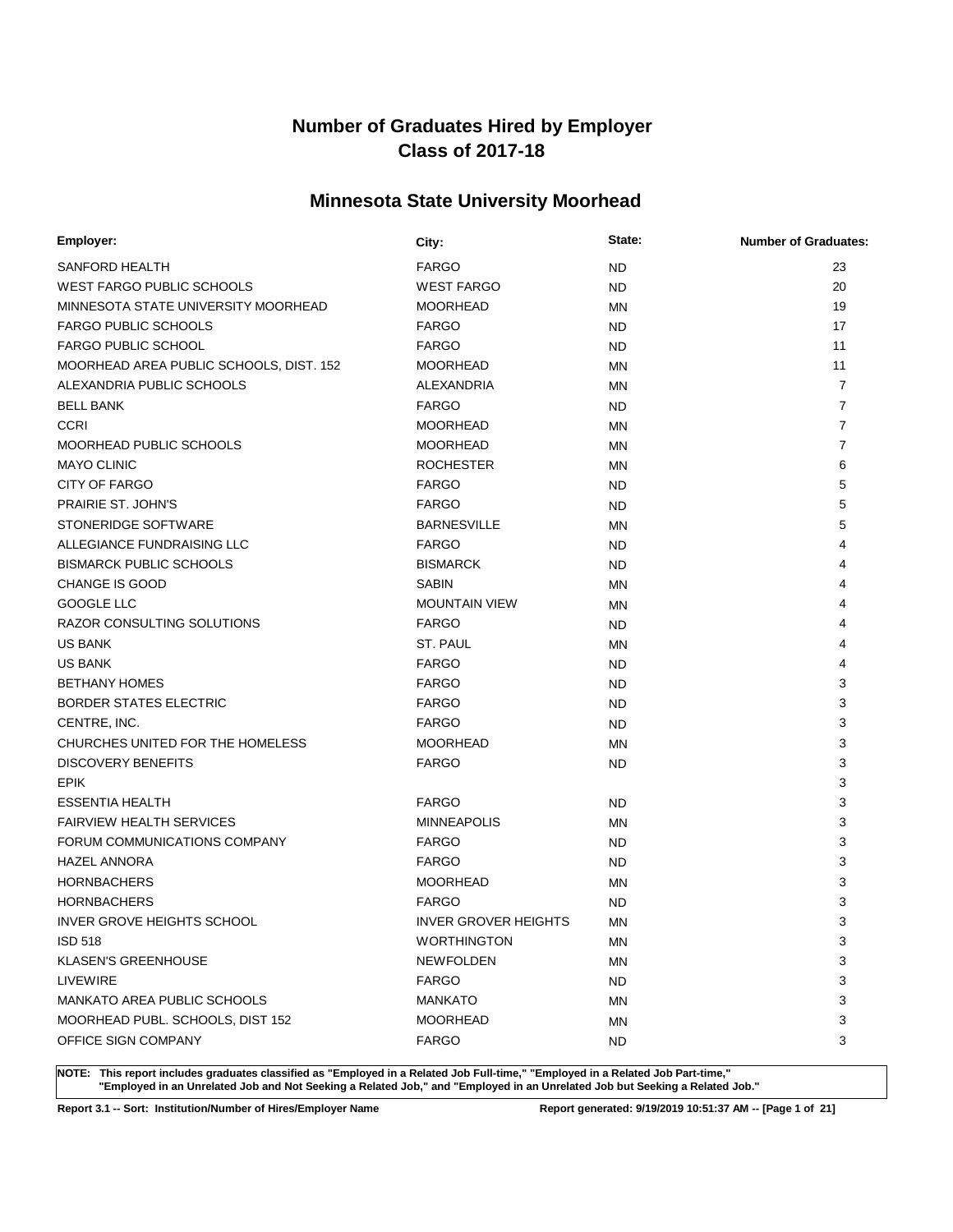# **Minnesota State University Moorhead**

| <b>Employer:</b>                        | City:                | State:    | <b>Number of Graduates:</b> |
|-----------------------------------------|----------------------|-----------|-----------------------------|
| <b>PINNACLE SERVICES</b>                | <b>MINNEAPOLIS</b>   | <b>MN</b> | 3                           |
| ROERS CONSTRUCTION                      | <b>FARGO</b>         | <b>ND</b> | 3                           |
| <b>SCHEELS</b>                          | <b>FARGO</b>         | <b>ND</b> | 3                           |
| <b>SELF EMPLOYED</b>                    | <b>ANOKA</b>         | <b>MN</b> | 3                           |
| <b>SERVICESOURCE</b>                    | <b>DENVER</b>        | CO.       | 3                           |
| SWANSON HEALTH PRODUCTS                 | <b>FARGO</b>         | <b>ND</b> | 3                           |
| <b>URBAN ESCAPE</b>                     | <b>SPICER</b>        | MN        | 3                           |
| WEST FARGO PUBLIC SCHOOLS #6            | <b>WEST FARGO</b>    | <b>ND</b> | 3                           |
| <b>WILLMAR PUBLIC SCHOOLS</b>           | <b>WILLMAR</b>       | MN        | 3                           |
| 2U INC.                                 | <b>DENVER</b>        | <b>CO</b> | $\overline{2}$              |
| ЗM                                      | <b>NEW ULM</b>       | MN        | 2                           |
| A & B BUSINESS SOLUTIONS                | <b>SIOUX FALLS</b>   | <b>SD</b> | $\overline{2}$              |
| <b>ALDEVRON</b>                         | <b>FARGO</b>         | <b>ND</b> | 2                           |
| ANNE CARLSEN CENTER                     | <b>MOORHEAD</b>      | <b>MN</b> | $\overline{2}$              |
| <b>ARAMARK</b>                          | <b>MINNEAPOLIS</b>   | MN        | 2                           |
| <b>AVTEX</b>                            | <b>MOORHEAD</b>      | <b>MN</b> | 2                           |
| AXIS                                    | <b>MOORHEAD</b>      | <b>MN</b> | 2                           |
| AXIS CLINICALS USA                      | <b>FARGO</b>         | ND        | 2                           |
| <b>BANK OF THE WEST</b>                 | <b>FARGO</b>         | <b>ND</b> | 2                           |
| BARNESVILLE PUBLIC SCHOOLS              | <b>BARNESVILLE</b>   | <b>MN</b> | 2                           |
| <b>BEMIDJI STATE UNIVERSITY</b>         | <b>BEMIDJI</b>       | <b>MN</b> | $\overline{2}$              |
| <b>BLACKRIDGE FINANCIAL</b>             | <b>FARGO</b>         | <b>ND</b> | 2                           |
| <b>BLUE CROSS BLUE SHIELD</b>           | <b>FARGO</b>         | <b>ND</b> | $\overline{2}$              |
| BRECKENRIDGE PUBLIC SCHOOLS             | <b>BRECKENRIDGE</b>  | <b>MN</b> | 2                           |
| BRECKINGRIDGE SCHOOL SYSTEM             | <b>BRECKINRIDGE</b>  | <b>MN</b> | $\overline{2}$              |
| <b>BYTESPEED</b>                        | <b>MOORHEAD</b>      | MN        | 2                           |
| <b>CITY OF PAYNESVILLE</b>              | <b>PAYNESVILLE</b>   | MN        | $\overline{2}$              |
| <b>CLAY COUNTY SHERRIFS DEPARTMENTS</b> | <b>MOORHEAD</b>      | MN        | 2                           |
| <b>CLAY COUNTY SOCIAL SERVICES</b>      | <b>MOORHEAD</b>      | <b>MN</b> | 2                           |
| <b>COMM WORKS</b>                       | <b>MINNEAPOLIS</b>   | <b>MN</b> | $\overline{2}$              |
| COMMUNICATION SERVICES FOR THE DEAF     | <b>MOORHEAD</b>      | MN        | 2                           |
| <b>COMMUNITY LIVING SERVICES</b>        | <b>FARGO</b>         | ND        | 2                           |
| COMMUNITY LIVING SERVICES, INC          | <b>MOORHEAD</b>      | <b>MN</b> | 2                           |
| <b>CORELINK</b>                         | <b>FARGO</b>         | <b>ND</b> | $\overline{2}$              |
| <b>CUSTOM GRAPHICS</b>                  | <b>FARGO</b>         | <b>ND</b> | 2                           |
| DACOTAH FOUNDATION                      | <b>FARGO</b>         | ND        | $\overline{2}$              |
| DC BILINGUAL PUBLIC CHARTER SCHOOL      | WASHINGTON, DC       |           | 2                           |
| DETROIT LAKES PUBLIC SCHOOLS            | <b>DETROIT LAKES</b> | ΜN        | $\overline{2}$              |
| <b>EMCOM INC</b>                        | <b>GRAND FORKS</b>   | ND        | $\overline{2}$              |
| <b>EMERSON</b>                          | <b>SHAKOPEE</b>      | ΜN        | $\overline{2}$              |
|                                         |                      |           |                             |

**NOTE: This report includes graduates classified as "Employed in a Related Job Full-time," "Employed in a Related Job Part-time," "Employed in an Unrelated Job and Not Seeking a Related Job," and "Employed in an Unrelated Job but Seeking a Related Job."**

**Report 3.1 -- Sort: Institution/Number of Hires/Employer Name Report generated: 9/19/2019 10:51:37 AM -- [Page 2 of 21]**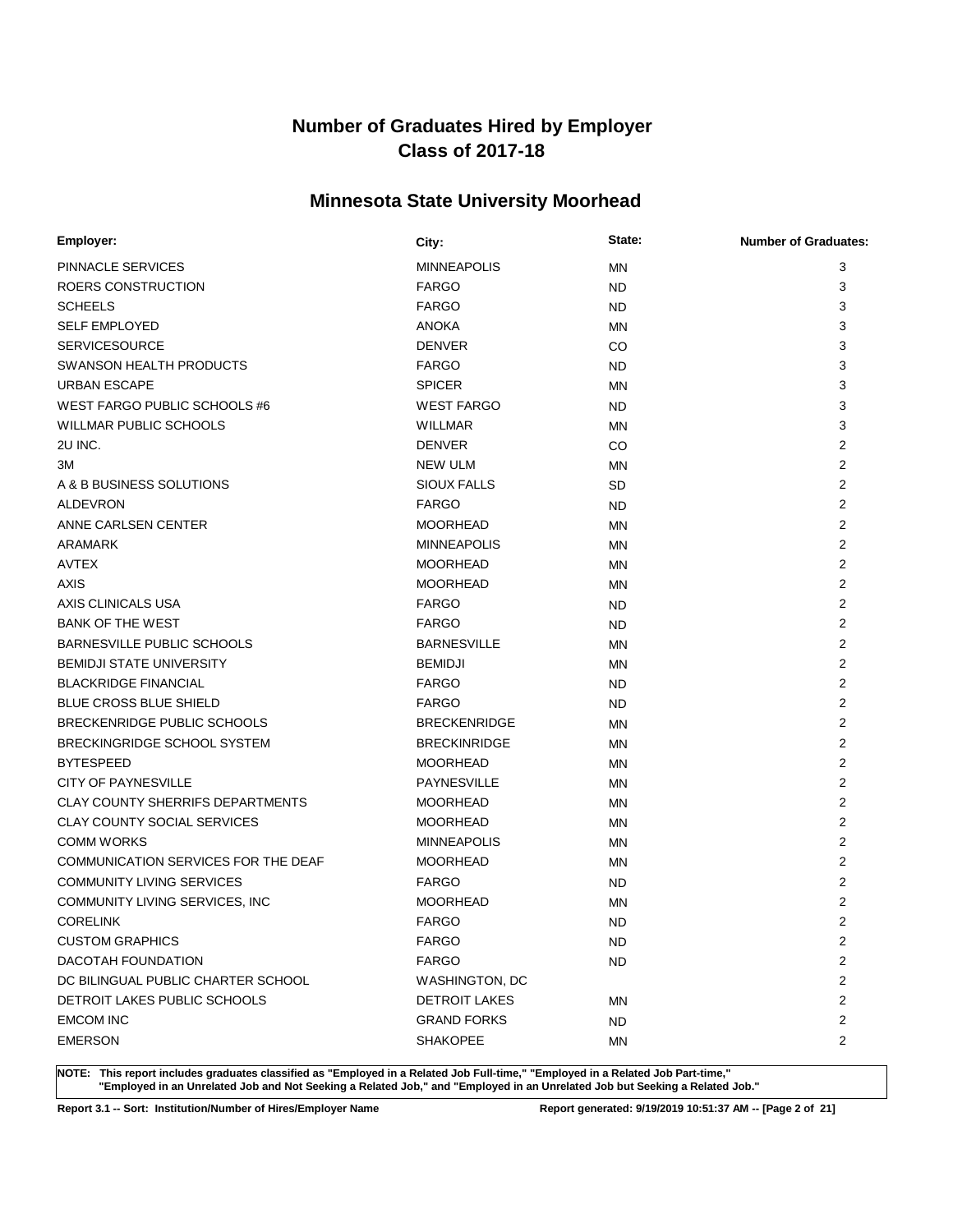# **Minnesota State University Moorhead**

| Employer:                                 | City:               | State:    | <b>Number of Graduates:</b> |
|-------------------------------------------|---------------------|-----------|-----------------------------|
| ENVIRONMENTAL PROTECTION AGENCY           | <b>DULUTH</b>       | <b>MN</b> | 2                           |
| <b>FAMILY SERVICE ROCHESTER</b>           | <b>ROCHESTER</b>    | MN        | 2                           |
| <b>FARGO PARKS</b>                        | <b>FARGO</b>        | <b>ND</b> | 2                           |
| <b>FLEBIGER SWANSON WEST</b>              | <b>MOORHEAD</b>     | MN        | 2                           |
| <b>FLINT</b>                              | <b>FARGO</b>        | <b>ND</b> | 2                           |
| <b>FMWF CHAMBER</b>                       | <b>FARGO</b>        | ND.       | 2                           |
| <b>FREELANCE</b>                          | <b>FARGO</b>        | <b>ND</b> | 2                           |
| <b>GATE CITY FEDERAL</b>                  | <b>FARGO</b>        | <b>ND</b> | 2                           |
| <b>GENERAL MOTORS</b>                     | <b>ROCKFORD</b>     | <b>MN</b> | $\overline{2}$              |
| <b>GLENCOE-SILVER LAKE PUBLIC SCHOOLS</b> | <b>GLENCOE</b>      | <b>MN</b> | $\overline{2}$              |
| <b>GOLDMARK PROPERTY MANAGEMENT</b>       | <b>FARGO</b>        | <b>ND</b> | $\overline{2}$              |
| <b>HILTON</b>                             | <b>MINNEAPOLIS</b>  | ΜN        | 2                           |
| <b>HOUSTON ENGINEERING INC</b>            | <b>FARGO</b>        | ND.       | 2                           |
| INTERNATIONAL FINANCIAL GROUP             | <b>FARGO</b>        | ND        | 2                           |
| <b>JADE PRESENTS</b>                      | <b>FARGO</b>        | ND        | $\overline{2}$              |
| <b>JOHNSON CONTROLS</b>                   | <b>LITTLETON</b>    | CO        | 2                           |
| <b>KVRR</b>                               | <b>FARGO</b>        | <b>ND</b> | $\overline{2}$              |
| <b>LFG GROUP</b>                          | <b>MOORHEAD</b>     | <b>MN</b> | 2                           |
| <b>LISBON PUBLIC SCHOOLS</b>              | <b>LISBON</b>       | <b>ND</b> | 2                           |
| <b>MARIJO VIK</b>                         | <b>ADA</b>          | MN        | 2                           |
| <b>MICROSOFT</b>                          | <b>FARGO</b>        | <b>ND</b> | 2                           |
| MINNEAPOLIS PUBLIC SCHOOLS                | <b>MINNEAPOLIS</b>  | ΜN        | 2                           |
| MONARCH HEALTHCARE MANAGEMENT             | <b>MINNEAPOLIS</b>  | ΜN        | $\overline{2}$              |
| <b>MORA PUBLIC SCHOOLS</b>                | <b>MORA</b>         | MN        | 2                           |
| <b>MORRIS AREA SCHOOLS</b>                | <b>MORRIS</b>       | MN        | $\overline{2}$              |
| NATURE CONSERVANCY                        | <b>GLYNDON</b>      | <b>MN</b> | 2                           |
| NEW LIFE CENTER                           | <b>FARGO</b>        | <b>ND</b> | $\overline{2}$              |
| <b>NISC</b>                               | <b>FARGO</b>        | <b>ND</b> | 2                           |
| NORMAN COUNTY EAST SCHOOL                 | <b>TWIN VALLEY</b>  | ΜN        | 2                           |
| NORTH DAKOTA AUTISM CENTER, INC           | <b>FARGO</b>        | ND        | 2                           |
| NORTH DAKOTA STATE UNIVERSITY             | <b>FARGO</b>        | ND        | $\overline{2}$              |
| <b>NORTH HOMES</b>                        | <b>BEMIDJI</b>      | MN        | 2                           |
| <b>NXTHERA</b>                            | <b>MINNEAPOLIS</b>  | MN        | $\overline{2}$              |
| OFFICE OF THE COMPTROLLER OF THE CURRENC  | <b>MINNEAPOLIS</b>  | MN        | $\overline{2}$              |
| OTTERTAIL COUNTY                          | <b>FERGUS FALLS</b> | МN        | 2                           |
| PEDIATRIC THERAPY PARTNERS                | <b>FARGO</b>        | <b>ND</b> | 2                           |
| PEDIGREE TECHNOLOGIES                     | <b>FARGO</b>        | ND        | 2                           |
| PINECREST ACADEMY                         | <b>HENDERSON</b>    | NV        | 2                           |
| PROVINCIAL GOVERNMENT                     | WINNIPEG            |           | 2                           |
| QUEEN OF SWOROLS PRESS                    | <b>MINNEAPOLIS</b>  | MN        | 2                           |

**NOTE: This report includes graduates classified as "Employed in a Related Job Full-time," "Employed in a Related Job Part-time," "Employed in an Unrelated Job and Not Seeking a Related Job," and "Employed in an Unrelated Job but Seeking a Related Job."**

**Report 3.1 -- Sort: Institution/Number of Hires/Employer Name Report generated: 9/19/2019 10:51:37 AM -- [Page 3 of 21]**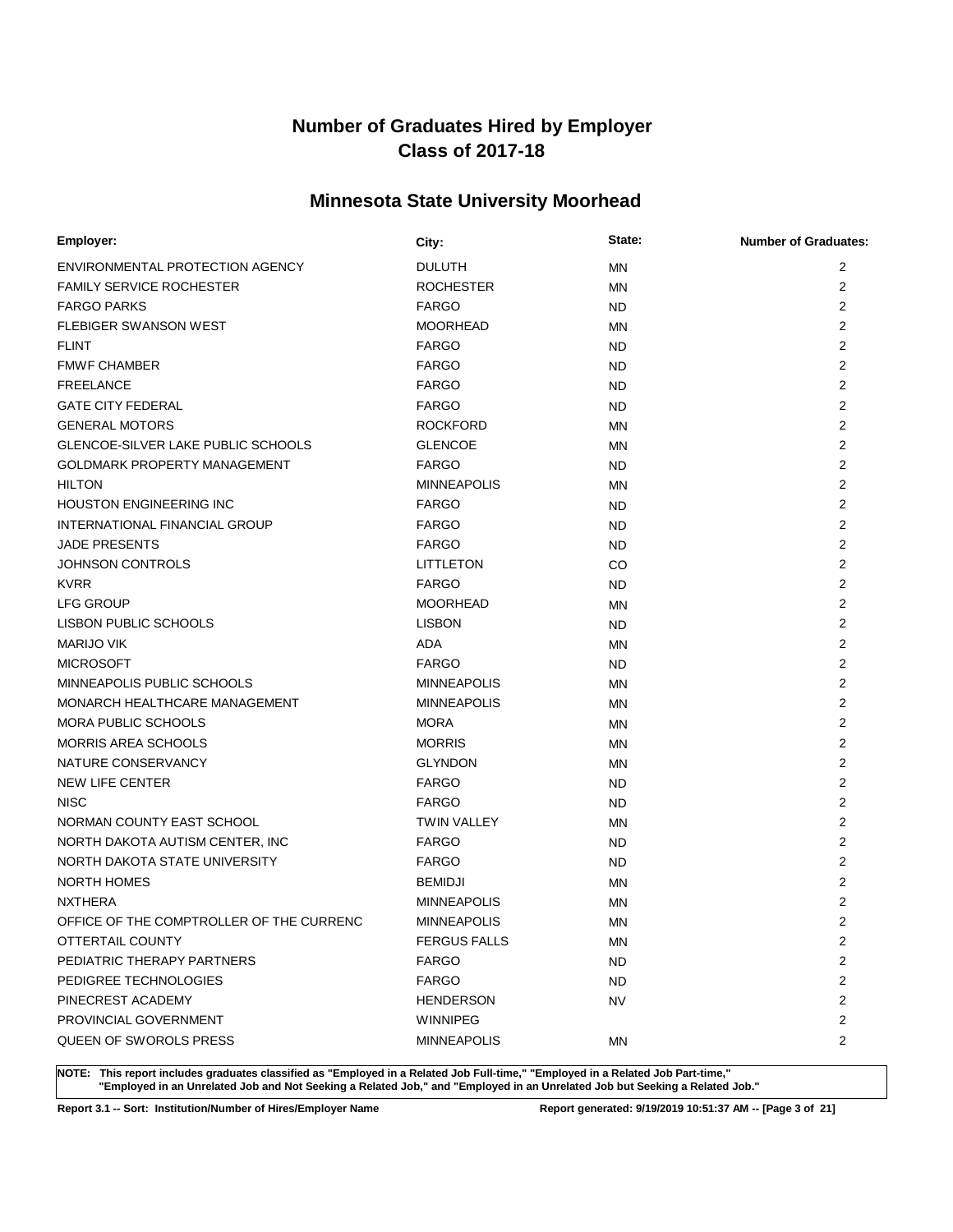# **Minnesota State University Moorhead**

| Employer:                                | City:                   | State:    | <b>Number of Graduates:</b> |
|------------------------------------------|-------------------------|-----------|-----------------------------|
| <b>RED RIVER ZOO</b>                     | <b>FARGO</b>            | ND        | 2                           |
| RICHLAND SCHOOL DISTRCIT                 | <b>COLFAX</b>           | ND.       | $\overline{2}$              |
| SANFORD CLINIC ORTHOPEDICS & SPORTS MEDI | <b>FARGO</b>            | ND        | $\overline{2}$              |
| SANFORD ORTHOPEDICS                      | <b>FARGO</b>            | ND.       | $\overline{2}$              |
| <b>SCHOOL</b>                            | ADA                     | ΜN        | $\overline{2}$              |
| SCOOP N DOUGH CANDY CO                   | <b>FARGO</b>            | <b>ND</b> | $\overline{2}$              |
| <b>SCOTT COUNTY</b>                      | <b>SHAKOPEE</b>         | ΜN        | $\overline{2}$              |
| <b>SELF EMPLOYED</b>                     |                         |           | 2                           |
| <b>SELF EMPLOYED</b>                     | <b>MINNEAPOLIS</b>      | ΜN        | $\overline{2}$              |
| SODEXHO CAMPUS SERVICES                  | <b>MOORHEAD</b>         | ΜN        | $\overline{2}$              |
| <b>SODEXO</b>                            | <b>MOORHEAD</b>         | ΜN        | $\overline{2}$              |
| STERLING MANAGEMENT LLC                  | <b>FARGO</b>            | ND        | $\overline{2}$              |
| <b>SUNDOG INTERACTIVE</b>                | <b>FARGO</b>            | ND.       | $\overline{2}$              |
| <b>TARGET</b>                            | <b>FARGO</b>            | ND.       | $\overline{2}$              |
| THE NATURE CONSERVANCY                   | <b>MOORHEAD</b>         | ΜN        | $\overline{2}$              |
| THE VILLAGE FAMILY SERVICE CENTER        | <b>FARGO</b>            | ND        | 2                           |
| THE WORKS PEOPLE                         | <b>HENNING</b>          | ΜN        | $\overline{2}$              |
| TRINITY LUTHERAN                         | <b>FARGO</b>            | ND        | $\overline{2}$              |
| <b>TRUE IT</b>                           | <b>FARGO</b>            | ND        | $\overline{2}$              |
| UNDERWOOD SCHOOL DISTRICT                | <b>UNDERWOOD</b>        | ND        | $\overline{2}$              |
| UNITY POINT HEALTH                       | SIOUX CITY              | IA        | $\overline{2}$              |
| VR ASSESSORIA & CONSULTORIA              | <b>SAO PAULO</b>        |           | 2                           |
| <b>WEX HEALTH</b>                        | <b>WEST FARGO</b>       | ND        | $\overline{2}$              |
| WHITE EARTH TRIBAL COUNCIL               | <b>WHITE EARTH</b>      | ΜN        | 2                           |
| WILDLIFE MANAGAMENT SERVICES             | <b>BROOKLYN PARK</b>    | ΜN        | 2                           |
| ЗM                                       | <b>MINNEAPOLIS</b>      | ΜN        | 1                           |
| 7-SIGMA                                  | <b>MINNEAPOLIS</b>      | ΜN        | 1                           |
| A HINMAN CONSTRUCTION AND CONSULTING     | <b>YUCAIPA</b>          | СA        | 1                           |
| <b>ACADEMY DISTRICT 20</b>               | <b>COLORADO SPRINGS</b> | CO        | 1                           |
| ACCANUM COUNSELING                       | <b>EDINA</b>            | ΜN        | 1                           |
| ACCESS OF THE RED RIVER VALLEY           | <b>MOORHEAD</b>         | ΜN        | 1                           |
| <b>ADA-BORUP HIGH</b>                    | ADA-BORUP               | ΜN        | 1                           |
| ADA-BORUP SCHOOLS                        | <b>ADA</b>              | MN        | 1                           |
| <b>ADSHARK MARKETING</b>                 | <b>FARGO</b>            | ND        | 1                           |
| <b>AEON</b>                              | <b>MINNEAPOLIS</b>      | ΜN        | 1                           |
| <b>AEROTEK</b>                           | <b>FARGO</b>            | <b>ND</b> | 1                           |
| <b>AFROTC</b>                            |                         |           | 1                           |
| AGCOUNTRY FARM CREDIT SERVICES           | <b>MORRIS</b>           | ΜN        | 1                           |
| AGELESS CARE INC.                        | <b>ROSEAU</b>           | ΜN        | 1                           |
| AIR AUTOMATION ENGINEERING               | <b>FRIDLEY</b>          | ΜN        | 1                           |

**NOTE: This report includes graduates classified as "Employed in a Related Job Full-time," "Employed in a Related Job Part-time," "Employed in an Unrelated Job and Not Seeking a Related Job," and "Employed in an Unrelated Job but Seeking a Related Job."**

**Report 3.1 -- Sort: Institution/Number of Hires/Employer Name Report generated: 9/19/2019 10:51:37 AM -- [Page 4 of 21]**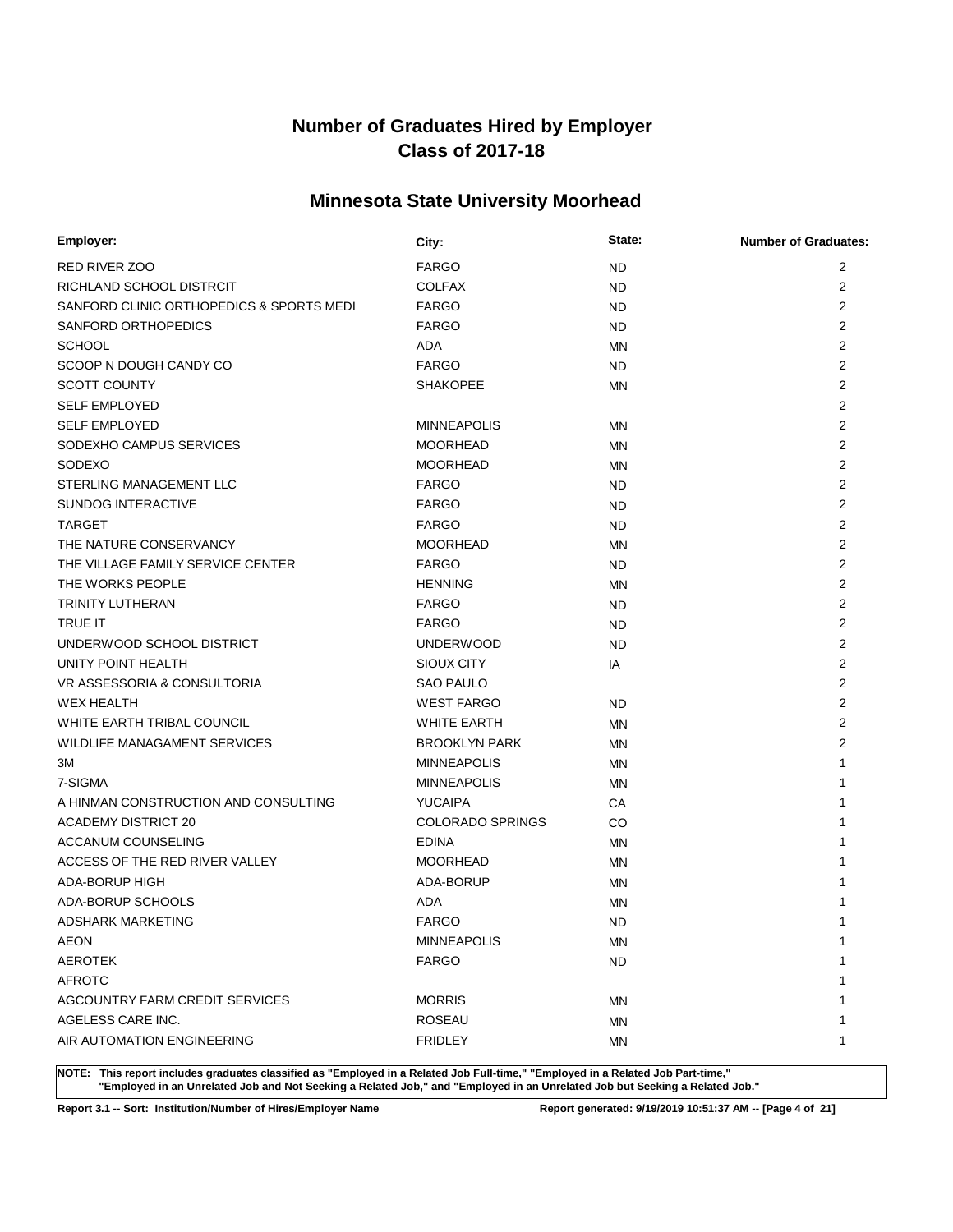# **Minnesota State University Moorhead**

| Employer:                                | City:                | State:    | <b>Number of Graduates:</b> |
|------------------------------------------|----------------------|-----------|-----------------------------|
| ALASKA TIRE SERVICE INC                  | ANCHORAGE            | AK        | 1                           |
| ALBERT LEA SCHOOL DISTRICT               | ALBERT LEA           | MN        | 1                           |
| <b>ALERUS</b>                            | <b>FARGO</b>         | <b>ND</b> | 1                           |
| ALEXANDRIA CLINIC                        | <b>ALEXANDRIA</b>    | ΜN        |                             |
| ALEXANDRIA TECHNICAL & COMMUNITY COLLEGE | ALEXANDRIA           | ΜN        |                             |
| <b>ALGORITHME PHARMA</b>                 | <b>FARGO</b>         | ND.       |                             |
| ALLINA HEALTH                            |                      |           |                             |
| ALLINA HEALTH                            | <b>CAMBRIDGE</b>     | ΜN        | 1                           |
| ALLINA HEALTH                            | <b>MINNEAPOLIS</b>   | ΜN        |                             |
| AMERICAN GOLD GYMNASTICS                 | <b>FARGO</b>         | <b>ND</b> |                             |
| AMERICINN                                | <b>FARGO</b>         | <b>ND</b> |                             |
| AMPLIFON HEARING HEALTH CARE             | <b>MINNEAPOLIS</b>   | ΜN        |                             |
| ANCHORAGE                                | <b>MOORHEAD</b>      | ΜN        |                             |
| ANOKA HENNEPIN SCHOOL DISTRICT           |                      |           | 1                           |
| ANOKA HENNEPIN SCHOOL DISTRICT           | <b>ANOKA</b>         | ΜN        | 1                           |
| ANOKA TECHNICAL COLLEGE                  | <b>ANOKE</b>         | ΜN        | 1                           |
| <b>ANTHEM</b>                            | <b>HOPKINS</b>       | MN        | 1                           |
| <b>ANYTIME FITNESS</b>                   |                      |           | 1                           |
| <b>ANYTIME FITNESS</b>                   | <b>DILWORTH</b>      | ΜN        | 1                           |
| API CONSTRUCTION CO                      | <b>NEW BRIGHTON</b>  | ΜN        | 1                           |
| APPAREO SYSTEMS                          | <b>FARGO</b>         | ND        | 1                           |
| <b>ARCHWAY</b>                           | <b>FARGO</b>         | <b>ND</b> | 1                           |
| ARCHWAY MARKETING SERVICES               | <b>FARGO</b>         | ND        | 1                           |
| ARMY                                     |                      |           | 1                           |
| <b>ARROW CRYOGENICS</b>                  | <b>MINNEAPOLIS</b>   | ΜN        |                             |
| <b>ART MATERIALS</b>                     | <b>MOORHEAD</b>      | MN        | 1                           |
| ASHBY PUBLIC SCHOOL                      | <b>ASHBY</b>         | MN        |                             |
| ASHBY PUBLIC SCHOOLS                     | <b>ASHBY</b>         | ΜN        | 1                           |
| <b>ASTON CARTER</b>                      | <b>OVERLAND PARK</b> | <b>KS</b> | 1                           |
| ATI PHYSICAL THERAPY                     | <b>AUBURN</b>        | <b>WA</b> | 1                           |
| <b>ATLAS MEDSTAFF</b>                    | <b>OMAHA</b>         | <b>NE</b> |                             |
| AUGSBURG UNIVERSITY                      | <b>MINNEAPOLIS</b>   | <b>MN</b> |                             |
| <b>AUTO OWNERS INSURANCE</b>             | <b>LAKE ELMO</b>     | MN        |                             |
| <b>AVANGRID RENEWABLES</b>               | WAYNE                | IN        | 1                           |
| AVERAO HOME                              | ABERDEEN             | SD        | 1                           |
| <b>BAKER PUBLISHING GROUP</b>            | <b>FARGO</b>         | <b>ND</b> | 1                           |
| <b>BANKER LANDSCAPING</b>                | <b>FARGO</b>         | ND        | 1                           |
| <b>BARNES AND NOBLE</b>                  | <b>FARGO</b>         | ND        | 1                           |
| BARNESVILLE HIGH SCHOOL                  | <b>BARNESVILLE</b>   | ΜN        | 1                           |
| <b>BARNESVILLE PUBLIC SCHOOL</b>         | <b>BARNESVILLE</b>   | ΜN        | 1                           |

**NOTE: This report includes graduates classified as "Employed in a Related Job Full-time," "Employed in a Related Job Part-time," "Employed in an Unrelated Job and Not Seeking a Related Job," and "Employed in an Unrelated Job but Seeking a Related Job."**

**Report 3.1 -- Sort: Institution/Number of Hires/Employer Name Report generated: 9/19/2019 10:51:37 AM -- [Page 5 of 21]**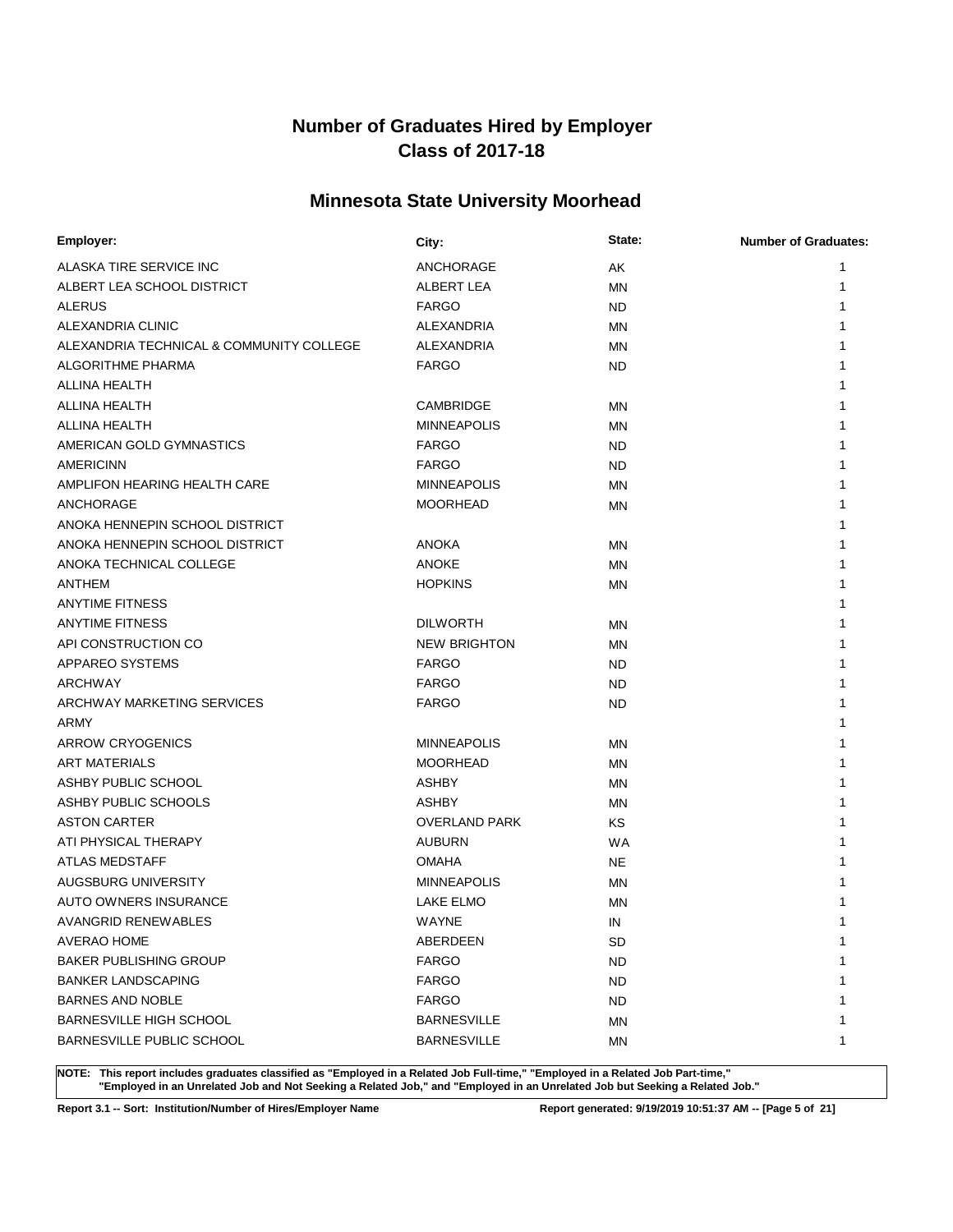# **Minnesota State University Moorhead**

| Employer:                                | City:                  | State:    | <b>Number of Graduates:</b> |
|------------------------------------------|------------------------|-----------|-----------------------------|
| <b>BASIN ELECTRIC</b>                    | <b>BISMARK</b>         | <b>ND</b> | 1                           |
| <b>BBE ELEMENTARY</b>                    | <b>BROOTEN</b>         | <b>MN</b> | 1                           |
| <b>BC CONSTRUCTION</b>                   | <b>ODESSA</b>          | <b>TX</b> | 1                           |
| <b>BEARENCE</b>                          | <b>MENDOTA HEIGHTS</b> | MN        |                             |
| BEHAVIOR CARE SPECIALISTS, INC           | <b>ROCK VALLEY</b>     | IA        |                             |
| BEKKERUS SCHOT HELMEKE DECONCINI JOHNSON | <b>DETROIT LAKES</b>   | <b>MN</b> | 1                           |
| <b>BEMIDJI HIGH SCHOOL</b>               | <b>BEMIDJI</b>         | MN        | 1                           |
| BEMIDJI PUBLIC SCHOOL DISTRICT OFFICE    | <b>BEMIDJI</b>         | ΜN        | 1                           |
| <b>BEMIDJI REGION INTERDIST COUN</b>     | <b>BEMIDJI</b>         | MN        | 1                           |
| <b>BENSON AND ASSOCIATES</b>             | <b>BLOOMINGTON</b>     | ΜN        | 1                           |
| BENTON STEARNES EDUCATION DISTICT        | <b>BENTON</b>          | MN        | 1                           |
| <b>BERTHA HEWITT SCHOOLS</b>             |                        | ΜN        | 1                           |
| <b>BERTHA HEWITT SCHOOLS</b>             | <b>DALTON</b>          | MN        | 1                           |
| <b>BEST SOURCE ELECTRONICS CORP</b>      | <b>BLAINE</b>          | ΜN        | 1                           |
| BETHANY RETIREMENT LIVING                | <b>FARGO</b>           | <b>ND</b> | 1                           |
| BIG BROTHERS BIG SISTERS IF CENTRAL MN   | ST. CLOUD              | MN        | 1                           |
| <b>BIG STONE THERAPIES</b>               | <b>BENSON</b>          | MN        | 1                           |
| <b>BIG STONE THERAPIES</b>               | <b>BIG STONE CITY</b>  | SD        | 1                           |
| <b>BIG STONE THERAPY</b>                 | <b>ORTONVILLE</b>      | MN        | 1                           |
| <b>BIG-D CONSTRUCTION</b>                | <b>MINNEAPOLIS</b>     | MN        | 1                           |
| <b>BIOLIFE PLASMA SERVICES</b>           | <b>WEST FARGO</b>      | <b>ND</b> | 1                           |
| <b>BISMARCK SCHOOLS</b>                  | <b>BISMARCK</b>        | <b>ND</b> | 1                           |
| <b>BISMARCK TRIBUNE</b>                  | <b>BISMARCK</b>        | <b>ND</b> | 1                           |
| BISMARCK/MANDAN PUBLIC SCHOOLS           | <b>BISMARCK</b>        | <b>ND</b> | 1                           |
| <b>BLACKDUCK ELEMENTARY SCHOOL</b>       | <b>BLACKDUCK</b>       | MN        | 1                           |
| <b>BLANCO TACOS &amp; TEQUILA</b>        | <b>PHEONIX</b>         | AZ        | 1                           |
| <b>BLOOMINGTON PUBLIC SCHOOLS</b>        | <b>BLOOMINGTON</b>     | MN        | 1                           |
| BLUE CROSS BLUE SHIELD ND                | <b>FARGO</b>           | <b>ND</b> |                             |
| <b>BNG TEAM</b>                          | <b>FARGO</b>           | <b>ND</b> | 1                           |
| <b>BOBCAT COMPANY - WF</b>               | <b>WEST FARGO</b>      | <b>ND</b> | 1                           |
| <b>BODYWORKS</b>                         | <b>FARGO</b>           | <b>ND</b> | 1                           |
| <b>BOISE SCHOOL DISTRICT</b>             | <b>BOISE</b>           | ID        |                             |
| <b>BOLD SENIOR HIGH SCHOOL</b>           | <b>OLIVIA</b>          | MN        |                             |
| <b>BORDER STATES</b>                     | <b>FARGO</b>           | <b>ND</b> | 1                           |
| <b>BOSCH USA</b>                         | <b>MONTICELLO</b>      | ΜN        | 1                           |
| <b>BOULAY</b>                            | <b>EDEN PRAIRIE</b>    | <b>MN</b> | 1                           |
| BOX'S                                    |                        |           | 1                           |
| BRADY MARTZ AND ASSOCIATES               | <b>BISMARCK</b>        | <b>ND</b> | 1                           |
| <b>BRAINERD PUBLIC SCHOOLS</b>           | <b>BRAINERD</b>        | MN        | 1                           |
| <b>BRAINERD SCHOOL DISTRICT</b>          | <b>BRAINERD</b>        | MN        | 1                           |

**NOTE: This report includes graduates classified as "Employed in a Related Job Full-time," "Employed in a Related Job Part-time," "Employed in an Unrelated Job and Not Seeking a Related Job," and "Employed in an Unrelated Job but Seeking a Related Job."**

**Report 3.1 -- Sort: Institution/Number of Hires/Employer Name Report generated: 9/19/2019 10:51:37 AM -- [Page 6 of 21]**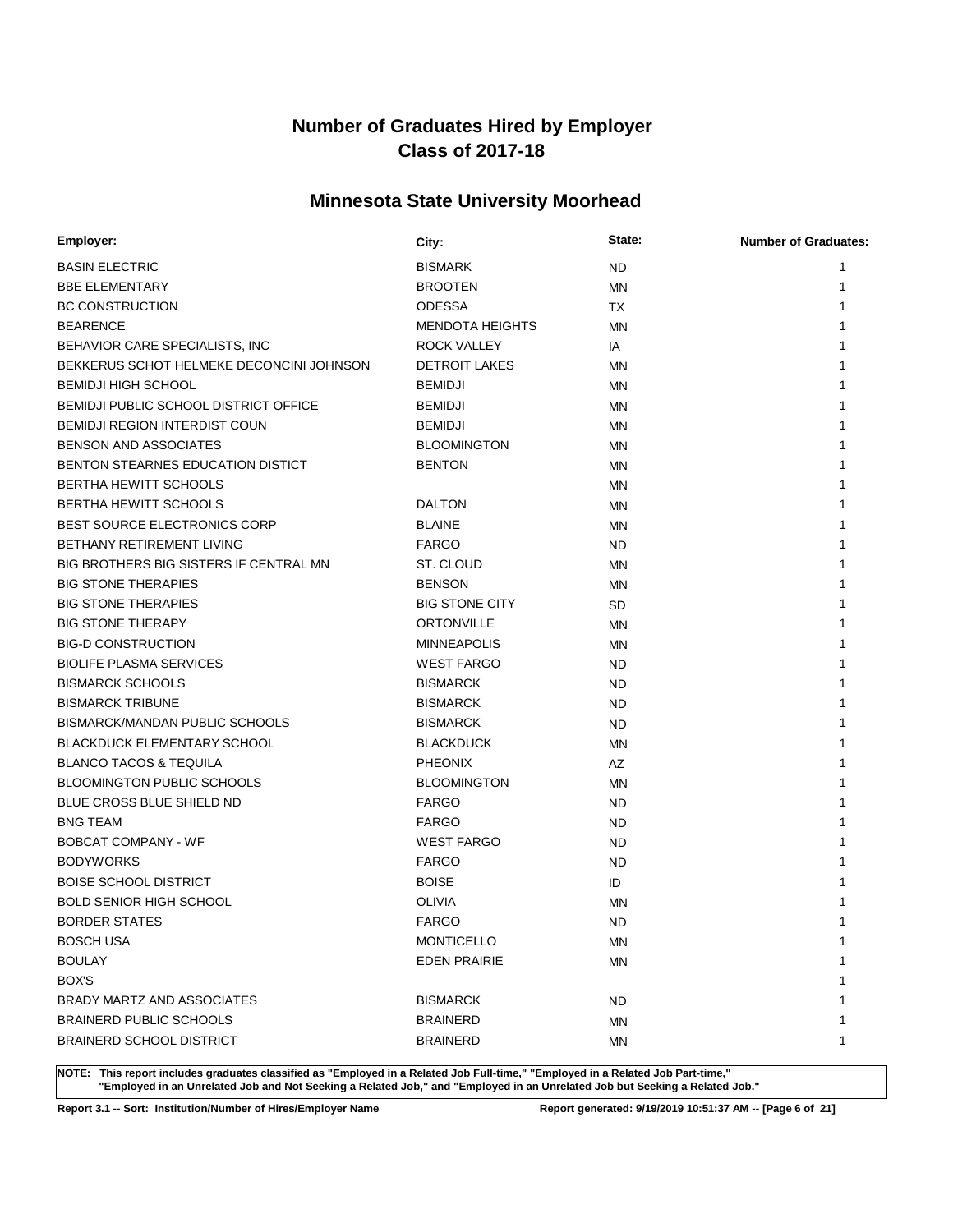# **Minnesota State University Moorhead**

| Employer:                            | City:                      | State:    | <b>Number of Graduates:</b> |
|--------------------------------------|----------------------------|-----------|-----------------------------|
| BRECKENRIDGE ELEMENTARY SCHOOL       | <b>BRECKENRIDGE</b>        | MN        | 1                           |
| <b>BROOKINGS SCHOOL DISTRICT</b>     | <b>BROOKINGS</b>           | <b>SD</b> | 1                           |
| <b>BROWERVILLE PUBLIC SCHOOLS</b>    | <b>BROWERVILLE</b>         | ΜN        | 1                           |
| <b>BUFFALO WILD WINGS</b>            | <b>MOORHEAD</b>            | ΜN        | 1                           |
| <b>BULLY BREW COFFEE</b>             | <b>FARGO</b>               | ND.       | 1                           |
| <b>CAFE 116</b>                      | <b>FERGUS FALLS</b>        | ΜN        | 1                           |
| CAMBRIDGE-ISANTI SCHOOL              | <b>ISANTI</b>              | ΜN        |                             |
| CAMBRIDGE-ISANTI SCHOOL DISTRICT     | <b>ISANTI</b>              | MN        | 1                           |
| CAMBRIDGE-ISANTI SCHOOLS             | CAMBRIDGE                  | MN        |                             |
| CARPET WORLD OF FARGO                | <b>FARGO</b>               | <b>ND</b> | 1                           |
| <b>CASEY'S GENERAL STORES</b>        | <b>FARGO</b>               | <b>ND</b> | 1                           |
| CASS COUNTY ELECTRIC COOPERATIVE     | <b>FARGO</b>               | <b>ND</b> | 1                           |
| CASS COUNTY SOCIAL SERVICES          | <b>FARGO</b>               | <b>ND</b> |                             |
| CATALYST MEDICAL CENTER              | <b>FARGO</b>               | <b>ND</b> |                             |
| CATHOLIC HEALTH INITIATIVES          | <b>FARGO</b>               | <b>ND</b> |                             |
| <b>CCRI</b>                          | <b>FARGO</b>               | <b>ND</b> |                             |
| CECO CONCRETE CONSTRUCTION LLC       | <b>HAM LAKE</b>            | MN        |                             |
| <b>CENTRACARE HEALTH</b>             | <b>SAUK CENTRE</b>         | <b>MN</b> | 1                           |
| CENTRACARE HEALTH ST. CLOUD HOSPITAL | ST. CLOUD                  | ΜN        |                             |
| <b>CENTRE INC</b>                    | <b>FARGO</b>               | ND        | 1                           |
| <b>CENTREX REHAB</b>                 | <b>FARGO</b>               | ND.       |                             |
| <b>CERVELLO</b>                      | <b>BOUSTON</b>             | МA        |                             |
| <b>CES PRESCHOOL</b>                 | THIEF RIVER FALLS          | ΜN        |                             |
| <b>CH ROBINSON</b>                   | <b>FARGO</b>               | ND.       |                             |
| <b>CHANDLER EXHIBITS INC</b>         | <b>AFTON</b>               | <b>MN</b> | 1                           |
| <b>CHARISM</b>                       | <b>FARGO</b>               | <b>ND</b> | 1                           |
| CHATEAU MONTELENA                    | <b>CALISTOGA</b>           | СA        | 1                           |
| <b>CHI FRIENDSHIP</b>                | <b>FARGO</b>               | <b>ND</b> |                             |
| CHI HEALTH ST. FRANCIS               |                            |           |                             |
| <b>CHILDRENS MINNESOTA</b>           | <b>MINNEAPOLIS</b>         | ΜN        |                             |
| CHIPPEWA COUNTY FAMILY SERVICES      | <b>MONTEVIDEO</b>          | ΜN        |                             |
| CHS INC                              | <b>INVER GROVE HEIGHTS</b> | ΜN        |                             |
| CI PEDIATRIC THERAPY PARTNERS        | <b>MADISON</b>             | WI        |                             |
| CI SPORT                             | <b>FARGO</b>               | <b>ND</b> | 1                           |
| <b>CINCYSMILES FOUNDATION</b>        | ST. CLOUD                  | ΜN        | 1                           |
| CIRCLE OF NATIONS SCHOOL             | <b>WAHPETON</b>            | <b>ND</b> | 1                           |
| CITY OF WEST FARGO                   | <b>WEST FARGO</b>          | <b>ND</b> |                             |
| <b>CJ INCORPORATED</b>               | <b>DETROIT LAKES</b>       | <b>MN</b> |                             |
| <b>CLAY COUNTY</b>                   | <b>MOORHEAD</b>            | ΜN        | 1                           |
| CLAY COUNTY HISTORICAL SOCIETY       | <b>MOORHEAD</b>            | ΜN        | 1                           |

**NOTE: This report includes graduates classified as "Employed in a Related Job Full-time," "Employed in a Related Job Part-time," "Employed in an Unrelated Job and Not Seeking a Related Job," and "Employed in an Unrelated Job but Seeking a Related Job."**

**Report 3.1 -- Sort: Institution/Number of Hires/Employer Name Report generated: 9/19/2019 10:51:37 AM -- [Page 7 of 21]**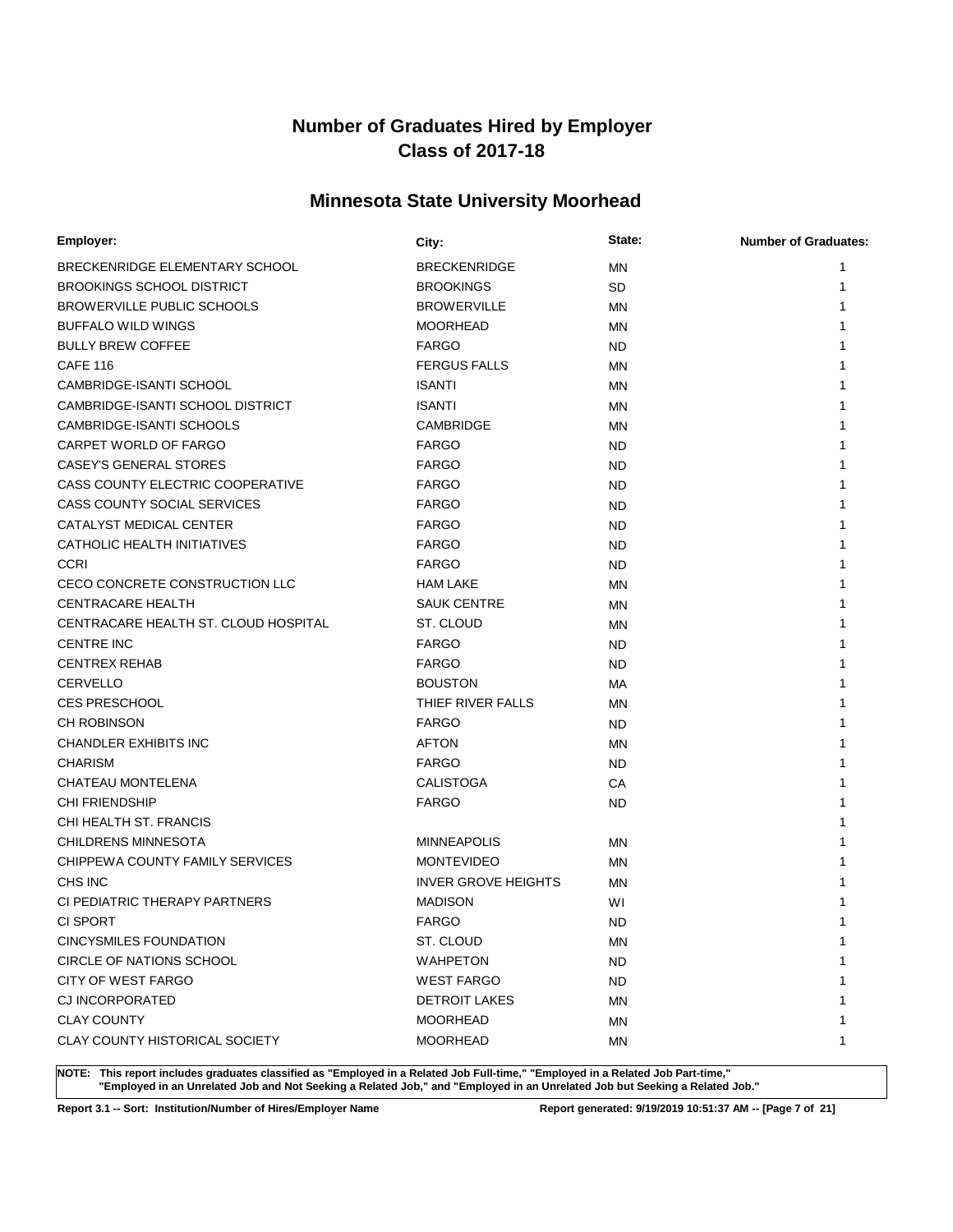# **Minnesota State University Moorhead**

| Employer:                                | City:                   | State:    | <b>Number of Graduates:</b> |
|------------------------------------------|-------------------------|-----------|-----------------------------|
| <b>CLAY COUNTY SOCIAL SERVICES</b>       |                         | ΜN        | 1                           |
| CLEARBROOK-GONVICK SCHOOLS               | <b>CLEARBROOK</b>       | <b>MN</b> | 1                           |
| CLEVELAND PUBLIC SCHOOLS                 | <b>CLEVELAND</b>        | MN        |                             |
| <b>CLIMAX-SHELLY PRIVATE SCHOOL</b>      | <b>CLIMAX</b>           | MN        |                             |
| CLINTON-GRACEVILLE-BEARDSLEY HIGH SCHOOL | <b>CLINTON</b>          | <b>MN</b> |                             |
| <b>CLS FARGO</b>                         | <b>FARGO</b>            | <b>ND</b> | 1                           |
| <b>CMHS</b>                              | <b>COHASSETT</b>        | ΜN        | 1                           |
| <b>CNH INDUSTRIAL</b>                    | <b>FARGO</b>            | ND        |                             |
| COARAM CVS/SPECIALITY INFUSION SERVICES  | <b>MENDOTA HEIGHTS</b>  | ΜN        |                             |
| <b>CODELATION</b>                        | <b>FARGO</b>            | ND        |                             |
| <b>COHNREZNICK LLP</b>                   | OAK BROOK               | IL.       |                             |
| <b>COLLEGE POSSIBLE</b>                  | OSSEO                   | ΜN        |                             |
| <b>COLORADO SWITCHBACKS FC U23</b>       | <b>COLORADO SPRINGS</b> | CO        | 1                           |
| COLUMBIA HEIGHTS PUBLIC SCHOOLS          | <b>COLUMBIA HEIGHTS</b> | ΜN        | 1                           |
| <b>COMFORT KEEPERS</b>                   |                         |           |                             |
| <b>COMMUNITY LEARNING SERVICES</b>       | <b>FARGO</b>            | ND.       |                             |
| CONCORDIA COLLEGE MOORHEAD               | <b>MOORHEAD</b>         | ΜN        |                             |
| <b>CONCORDIA LANGUAGE</b>                | <b>MOORHEAD</b>         | MN        |                             |
| <b>CONNECTIONS ACADEMY</b>               | <b>MINNEAPOLIS</b>      | <b>MN</b> |                             |
| CONSOLIDATED COMMUNICATION               | <b>MANKATO</b>          | ΜN        |                             |
| <b>COURTHOUSE NEWS SERVICE</b>           | <b>FARGO</b>            | <b>ND</b> | 1                           |
| <b>COURTS PLUS COMMUNITY FITNESS</b>     | <b>FARGO</b>            | <b>ND</b> |                             |
| CREATIVE CARE FOR REACHING INDEPENDENCE  | <b>MOORHEAD</b>         | ΜN        | 1                           |
| CREATIVE CARE IN REACHINF INDEPENDENCE   | <b>MOORHEAD</b>         | ΜN        |                             |
| CROMWELL-WRIGHT HIGH SCHOOL              | <b>CROMWELL</b>         | ΜN        |                             |
| <b>CROOKED PINT BREWERY</b>              | <b>WEST FARGO</b>       | <b>ND</b> |                             |
| <b>CROOKSTON SCHOOL DISTRICT 593</b>     | <b>CROOKSTON</b>        | MN        |                             |
| CROSBY-IRONTON SCHOOL DISTRICT           | <b>CROSBY</b>           | MN        |                             |
| CRU                                      | <b>ORLANDO</b>          | FL.       |                             |
| CSD MN                                   | <b>MOORHEAD</b>         | ΜN        |                             |
| <b>CUSTOM GRAPHICS, INC</b>              | <b>FARGO</b>            | ND        |                             |
| <b>CVS HEALTH</b>                        | ST. PAUL                | ΜN        |                             |
| <b>CVS PHARMACY</b>                      | <b>MOORHEAD</b>         | MN        |                             |
| DAIRY FARMERS OF AMERICA                 | <b>FARGO</b>            | <b>ND</b> | 1                           |
| DAIRY QUEEN                              | HAWLEY                  | ΜN        | 1                           |
| DAKOTA OROFACIAL MYOLOGY                 | <b>FARGO</b>            | <b>ND</b> | 1                           |
| DAKOTA SUPPLY GROUP                      | <b>FARGO</b>            | <b>ND</b> | 1                           |
| DAKOTA TIMBER COMPANY                    | <b>FARGO</b>            | ND        | 1                           |
| DAVIS M. SENNESS, LTD                    | <b>MINNEAPOLIS</b>      | ΜN        | 1                           |
| DAWSON-BOYD PUBLIC SCHOOLS               | <b>DAWSON</b>           | ΜN        | 1                           |

**NOTE: This report includes graduates classified as "Employed in a Related Job Full-time," "Employed in a Related Job Part-time," "Employed in an Unrelated Job and Not Seeking a Related Job," and "Employed in an Unrelated Job but Seeking a Related Job."**

**Report 3.1 -- Sort: Institution/Number of Hires/Employer Name Report generated: 9/19/2019 10:51:37 AM -- [Page 8 of 21]**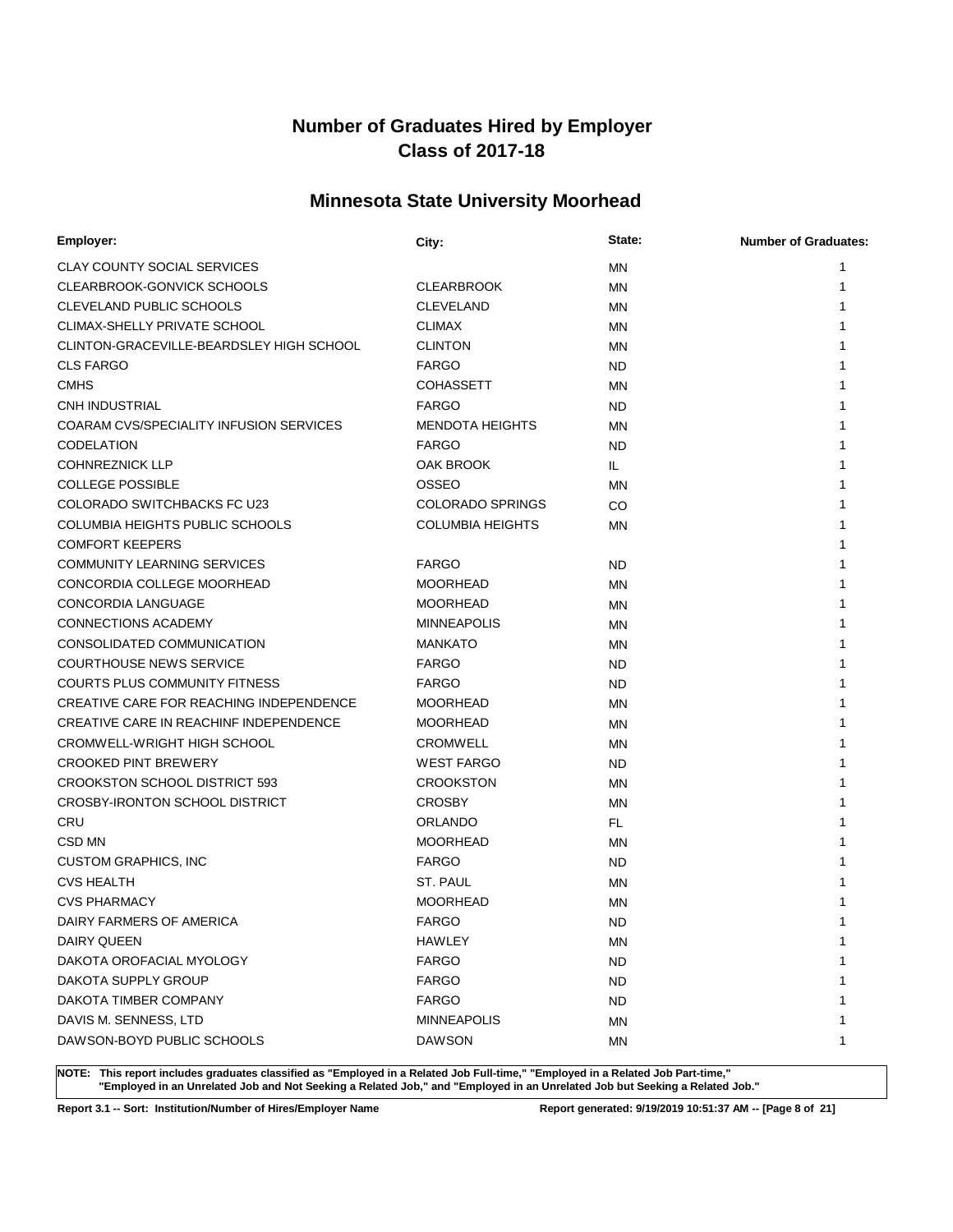# **Minnesota State University Moorhead**

| Employer:                                | City:                | State:    | <b>Number of Graduates:</b> |
|------------------------------------------|----------------------|-----------|-----------------------------|
| DEER RIVER INDEPENDENT SCHOOL DISTRICT   | DEER RIVER           | ΜN        | 1                           |
| <b>DEL'S CONSTRUCTION</b>                |                      |           | 1                           |
| DEPARTMENT OF VETERANS AFFAIRS           | EAGAN                | ΜN        | 1                           |
| <b>DET-TRONICS</b>                       | <b>BLOOMINGTON</b>   | MN        | 1                           |
| <b>DG WELDING</b>                        | <b>EAGAN</b>         | MN        | 1                           |
| DGF SCHOOL DISTRICT                      | <b>DILWORTH</b>      | MN        | 1                           |
| DICKINSON PUBLIC SCHOOLS ND              | <b>DICKINSON</b>     | <b>ND</b> | 1                           |
| DILWORTH GLYNDON FELTON PUBLIC SCHOOLS   | <b>DILWORTH</b>      | MN        | 1                           |
| DILWORTH-GLYNDON-FELTON                  | <b>GLYNDON</b>       | MN        | 1                           |
| DISTRICT #206                            | ALEXANDRIA           | MN        | 1                           |
| DIVISION OF INDIAN WORK                  | <b>MINNEAPOLIS</b>   | MN        |                             |
| DOOSAN INFRACORE CONST EQUIP             | <b>GWINNER</b>       | <b>ND</b> | 1                           |
| DOUBLE TREE BY HILTON WEST FARGO         | <b>WEST FARGO</b>    | <b>ND</b> | 1                           |
| DOUGLAS COUNTY                           |                      | MN        | 1                           |
| EARLY EXPLORES CHILDHOOD                 | <b>MOORHEAD</b>      | ΜN        | 1                           |
| <b>EASTER SEALS GOODWILL INDUSTRIES</b>  | <b>FARGO</b>         | <b>ND</b> | 1                           |
| <b>ECO STUDENTS ABROAD</b>               | <b>SAINT LUCIA</b>   |           | 1                           |
| <b>EDEN PRAIRIE SCHOOLS</b>              | <b>EDEN PRAIRIE</b>  | MN        | 1                           |
| EDEN VALLEY PUBLIC SCHOOLS               | <b>EDEN VALLEY</b>   | ΜN        | 1                           |
| EDEN VALLEY-WATKINS ISD #463             | <b>EDEN VALLEY</b>   | MN        | 1                           |
| EISENHOWER ELEMENTARY SCHOOL             | <b>COON RAPIDS</b>   | ΜN        | 1                           |
| ELEVATE ROCK SCHOOL                      | <b>FARGO</b>         | <b>ND</b> | 1                           |
| ENTERPRISE RENT A CAR                    | <b>MINNEAPOLIS</b>   | ΜN        | 1                           |
| ENTERPRISE RENT-A-CAR                    | <b>FARGO</b>         | <b>ND</b> | 1                           |
| <b>ESSENTIA HEALTH</b>                   | <b>DETROIT LAKES</b> | MN        | 1                           |
| ESSENTIA HEALTH, ST. MARY'S MEDICAL CENT | <b>DULUTH</b>        | ΜN        | 1                           |
| EVENTIDE SHEYENNE CROSSINGS              | <b>WEST FARGO</b>    | <b>ND</b> | 1                           |
| EXPERA SPECIALTY SOLUTIONS               | <b>EAU CLAIRE</b>    | WI        | 1                           |
| <b>FAIRMONT PUBLIC SCHOOLS</b>           | <b>FAIRMONT</b>      | <b>ND</b> | 1                           |
| <b>FAIRVIEW MEDICAL GROUP</b>            | <b>ANDOVER</b>       | MN        | 1                           |
| FAIRVIEW-SOUTHDALE HOSPITAL              | <b>EDINA</b>         | ΜN        |                             |
| <b>FAMILY FARE</b>                       | <b>CANNON FALLS</b>  | MN        |                             |
| FARGO DAVIES HIGH SCHOOL                 | <b>FARGO</b>         | <b>ND</b> |                             |
| <b>FARGO FORUM</b>                       | <b>FARGO</b>         | <b>ND</b> | 1                           |
| <b>FARGO SCHOOLS</b>                     | <b>FARGO</b>         | BD        | 1                           |
| <b>FARGO SOUTH HIGH SCHOOL</b>           | <b>FARGO</b>         | <b>ND</b> | 1                           |
| <b>FARGO VA</b>                          | <b>FARGO</b>         | <b>ND</b> | 1                           |
| <b>FARIBAULT PUBLIC SCHOOLS</b>          | <b>FARIBAULT</b>     | ΜN        |                             |
| FARIBAULT PUBLIC SCHOOLS ISD 656         | <b>FARIBAULT</b>     | ΜN        | 1                           |
| FEDERATED INSURANCE                      | <b>OWATONNA</b>      | ΜN        | 1                           |

**NOTE: This report includes graduates classified as "Employed in a Related Job Full-time," "Employed in a Related Job Part-time," "Employed in an Unrelated Job and Not Seeking a Related Job," and "Employed in an Unrelated Job but Seeking a Related Job."**

**Report 3.1 -- Sort: Institution/Number of Hires/Employer Name Report generated: 9/19/2019 10:51:37 AM -- [Page 9 of 21]**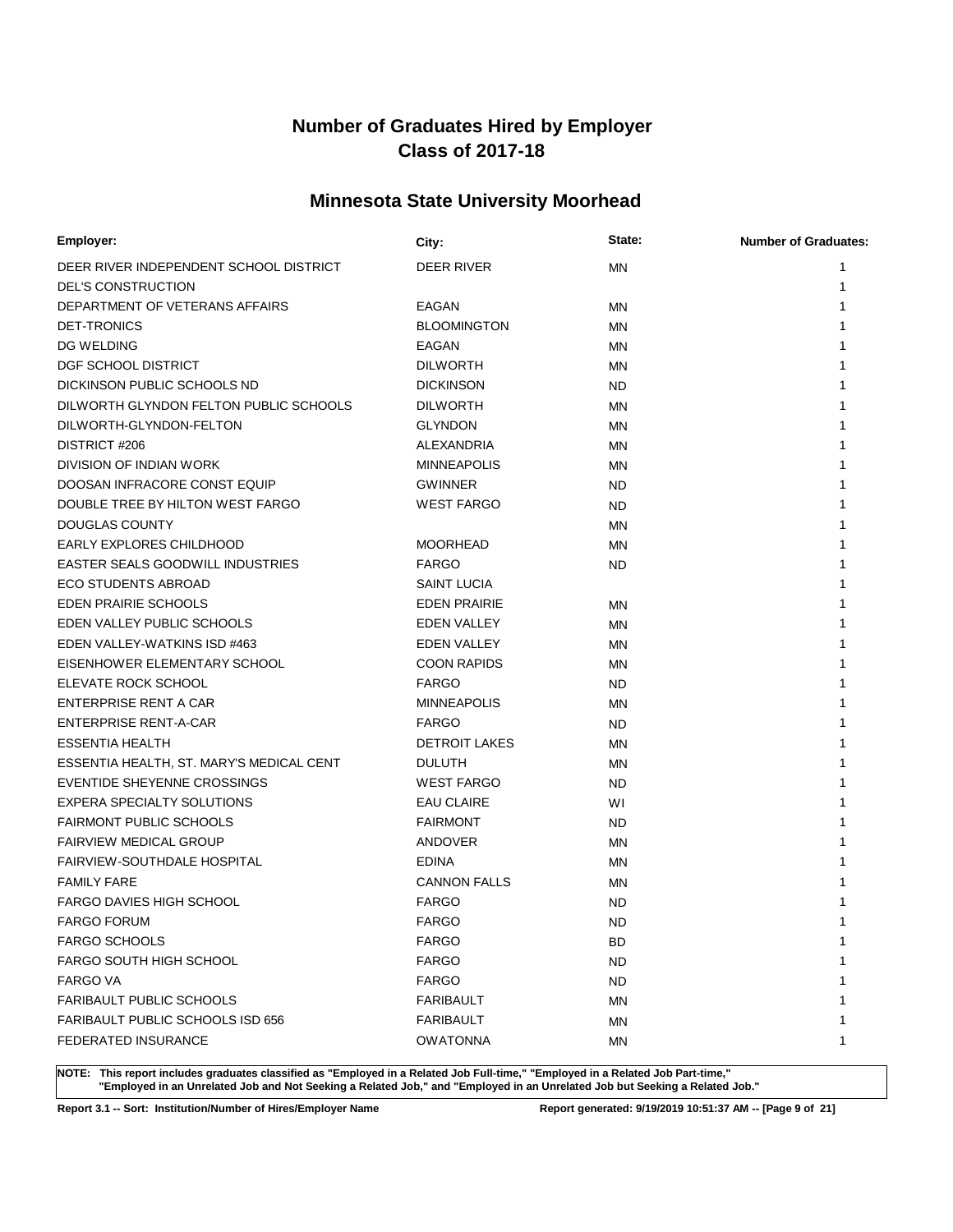# **Minnesota State University Moorhead**

| Employer:                                  | City:                      | State:    | <b>Number of Graduates:</b> |
|--------------------------------------------|----------------------------|-----------|-----------------------------|
| <b>FERGUS FALLS IDS 544</b>                | <b>FERGUS FALLS</b>        | <b>MN</b> | 1                           |
| FERGUS FALLS PUBLIC SCHOOLS                | <b>FERGUS FALLS</b>        | MN        | 1                           |
| <b>FERGUS FALLS SCHOOLS</b>                | <b>FERGUS FALLS</b>        | <b>MN</b> | 1                           |
| <b>FIRETHOUGHT RESEARCH</b>                |                            |           | 1                           |
| <b>FIRST AVE PROMO</b>                     | <b>MOORHEAD</b>            | <b>MN</b> | 1                           |
| <b>FIRSTLINK</b>                           |                            |           | 1                           |
| <b>FIRSTLINK</b>                           | <b>FARGO</b>               | ND        | 1                           |
| FIT ELEMENTS GYM FOR WOMEN                 | <b>FARGO</b>               | ND        | 1                           |
| FOUNTAIN FORT CARSON DISTRICT 8            | <b>FOUNTAIN</b>            | CO.       | 1                           |
| <b>FPS</b>                                 | <b>FARGO</b>               | ND        | 1                           |
| <b>FRASER</b>                              |                            | <b>MN</b> | 1                           |
| FRAZEE-VERGAS PUBLIC SCHOOLS               | <b>FRAZEE</b>              | MN        | 1                           |
| <b>FREDERICK FARMS</b>                     | <b>BATTLE LAKE</b>         | <b>MN</b> | 1                           |
| <b>FREDERIKSON AND BYRON</b>               | <b>FARGO</b>               | <b>ND</b> | 1                           |
| <b>FREELANCE VIDEOGRAPHER</b>              | <b>MOORHEAD</b>            | MN        | 1                           |
| FRESHWATER EDUCATION DISTRICT              | WADENA                     | MN        | 1                           |
| <b>FRIDLEY SCHOOL DISTRICT</b>             | <b>FRIDLEY</b>             | MN        | 1                           |
| <b>FRIENDS AGAINST ABUSE</b>               | <b>INTERNATIONAL FALLS</b> | MN        | 1                           |
| <b>FSW</b>                                 | <b>FARGO</b>               | ND        | 1                           |
| <b>FYI LANDSCAPING</b>                     | <b>MINNEAPOLIS</b>         | MN        | 1                           |
| <b>GAMELOFT VIETNAM</b>                    | HO CHI MINH                |           | 1                           |
| <b>GEHRTZ CONSTRUCTION</b>                 | <b>FARGO</b>               | <b>ND</b> | 1                           |
| <b>GENERAL ASSEMBLY</b>                    | <b>RIYADH</b>              |           | 1                           |
| <b>GERTENS</b>                             |                            |           | 1                           |
| <b>GLENCOE REGIONAL HEALTH SERVICES</b>    |                            |           |                             |
| <b>GLOBAL VAPERY</b>                       | <b>HOPKINS</b>             | MN        | 1                           |
| <b>GLYNDON-FELTON ELEMENTARY</b>           | <b>GLYNDON</b>             | MN        |                             |
| <b>GODDARD</b>                             | <b>FARGO</b>               | ND.       | 1                           |
| <b>GOOD SAMARITAN SOCIETY</b>              | REDWOOD FALLS              | MY        | 1                           |
| <b>GRACO</b>                               | ZIMMERMAN                  | MN        | 1                           |
| <b>GRAND RAPIDS PUBLIC SCHOOL DISTRICT</b> | <b>GRAND RAPIDS</b>        | MN        |                             |
| <b>GRANITE FALLS HEALTH</b>                | <b>GRANITE FALLS</b>       | <b>MN</b> |                             |
| <b>GREAT AMERICAN FINANCIAL RESOURCES</b>  | <b>FARGO</b>               | <b>ND</b> |                             |
| <b>GREAT CLIPS</b>                         | <b>FARGO</b>               | <b>ND</b> | 1                           |
| <b>GREATER MINNESOTA FAMILY SERVICES</b>   | WILLMAR                    | MN        | 1                           |
| <b>GREEN LAW FIRM</b>                      | <b>WAHPETON</b>            | ND        | 1                           |
| <b>GREEN STONE CONSTRUCTION</b>            | <b>FARGO</b>               | ND        | 1                           |
| <b>GULL HARBOUR</b>                        | <b>MOORHEAD</b>            | ΜN        | 1                           |
| <b>HABITAT 4 HUMANITY</b>                  |                            |           | 1                           |
| <b>HALEY KAE PHOTOGRAPHY</b>               | <b>FARGO</b>               | ND.       | 1                           |
|                                            |                            |           |                             |

**NOTE: This report includes graduates classified as "Employed in a Related Job Full-time," "Employed in a Related Job Part-time," "Employed in an Unrelated Job and Not Seeking a Related Job," and "Employed in an Unrelated Job but Seeking a Related Job."**

**Report 3.1 -- Sort: Institution/Number of Hires/Employer Name Report generated: 9/19/2019 10:51:37 AM -- [Page 10 of 21]**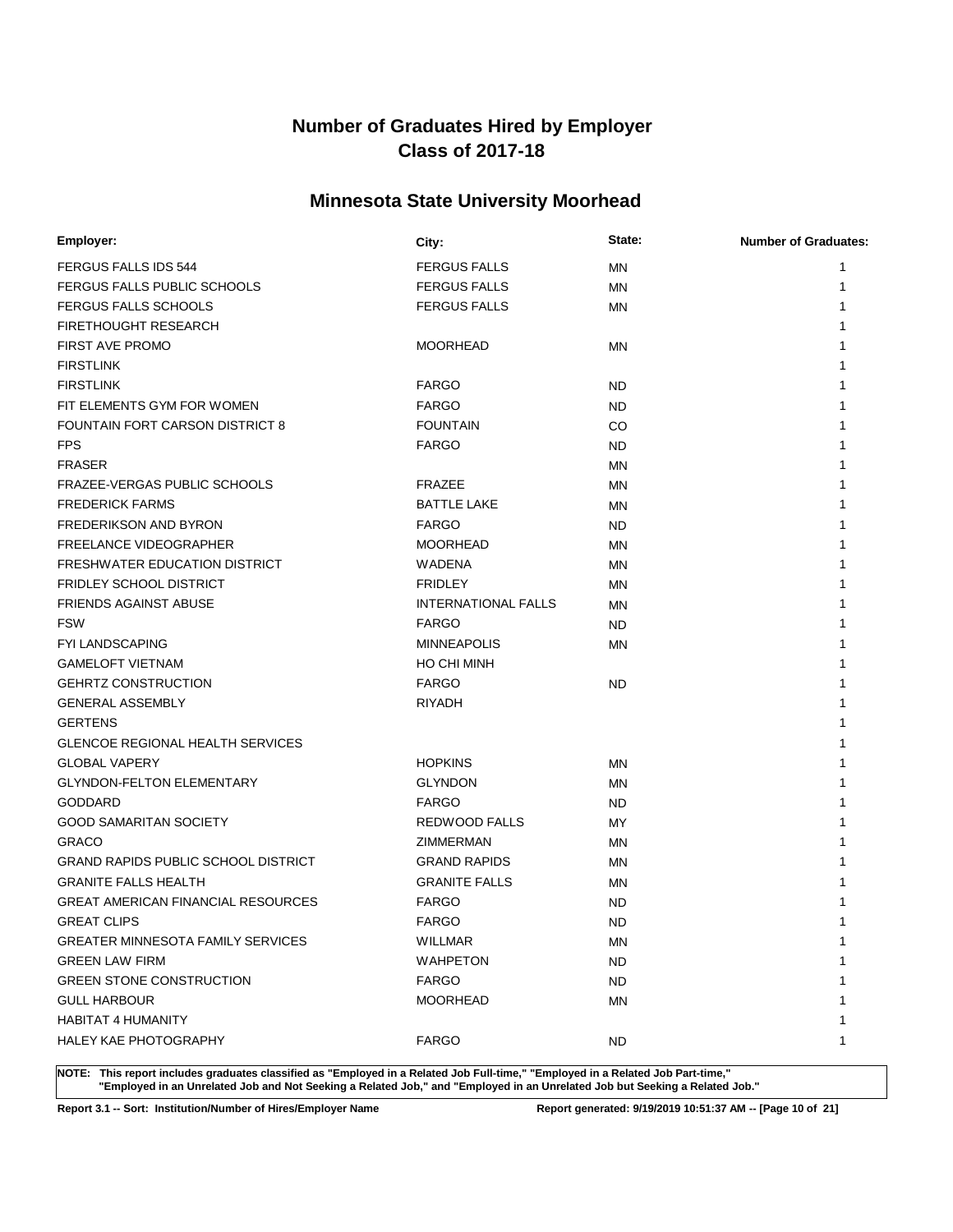# **Minnesota State University Moorhead**

| Employer:                               | City:                 | State:    | <b>Number of Graduates:</b> |
|-----------------------------------------|-----------------------|-----------|-----------------------------|
| HAWKEYE COMMUNITY COLLEGE               | <b>WATERLOO</b>       | <b>SD</b> | 1                           |
| <b>HEGENES PROPERTIES</b>               | <b>FARGO</b>          | <b>ND</b> | 1                           |
| <b>HENDLIN</b>                          | <b>MINNEAPOLIS</b>    | MN        | 1                           |
| HENNEPIN HEALTHCARE RESEARCH INSTITUTE  | <b>MINNEAPOLIS</b>    | ΜN        |                             |
| HESI                                    | <b>FARGO</b>          | <b>ND</b> | 1                           |
| HINCKLEY-FINLAYSON PUBLIC SCHOOLS       | <b>WEST FARGO</b>     | <b>ND</b> | 1                           |
| <b>HOLY FAMILY SCHOOL - SAUK CENTRE</b> | <b>SAUK CENTRE</b>    | MN        | 1                           |
| <b>HOM FURNITURE</b>                    | <b>FARGO</b>          | <b>ND</b> | 1                           |
| <b>HONOLULU HAWAII</b>                  | <b>HONOLULU</b>       | HI        | 1                           |
| HORIZON MIDDLE SCHOOL                   | <b>MOORHEAD</b>       | ΜN        | 1                           |
| <b>HORNBACHERS</b>                      | MEDINA                | <b>ND</b> | 1                           |
| HOWARD LAKE WAVERLY WINSTEAD SCHOOL     | <b>HOWARD LAKE</b>    | ΜN        | 1                           |
| <b>HP LIVE</b>                          |                       |           | 1                           |
| <b>I-KOTA CONSTRUCTION</b>              | <b>DENVER</b>         | CO        | 1                           |
| <b>I-KOTE CONSTRUCTION</b>              | <b>DENVER</b>         | CO        | 1                           |
| IMM                                     | <b>FARGO</b>          | <b>ND</b> | 1                           |
| <b>INDUS GROUP INC</b>                  | <b>HACKENSACK</b>     | NJ        | 1                           |
| <b>INTEGREON</b>                        | <b>FARGO</b>          | <b>ND</b> | 1                           |
| INTEGREON MANAGED SOLUTIONS             | <b>FARGO</b>          | <b>ND</b> | 1                           |
| <b>INTELLIGENT INSITES</b>              | <b>FARGO</b>          | <b>ND</b> | 1                           |
| <b>INTERMEDIATE DISTRICT 287</b>        | <b>MINNEAPOLIS</b>    | MN        | 1                           |
| INVER GROVE HEIGHTS SCHOOL              |                       |           | 1                           |
| IOWA SCHOOL FOR THE DEAF                | <b>COUNCIL BLUFFS</b> | IA        | 1                           |
| <b>IRONCLAD MARKETING</b>               | <b>FARGO</b>          | <b>ND</b> | 1                           |
| <b>ISD 191</b>                          | <b>BURNSVILLE</b>     | MN        | 1                           |
| <b>ISD 549</b>                          | <b>PERHAM</b>         | MN        | 1                           |
| <b>ISD 720</b>                          | <b>SHAKOPEE</b>       | MN        |                             |
| ISLAND SALT AIR YOGA                    | <b>FARGO</b>          | <b>ND</b> |                             |
| JEFFERSON CENTER FOR MENTAL HEALTH      |                       |           | 1                           |
| JEFFERSON COMMUNITY SCHOOL              | <b>MINNEAPOLIS</b>    | <b>MN</b> |                             |
| <b>JEMEX IDEAS</b>                      | <b>KOWLOON BAY</b>    |           |                             |
| JFK                                     | <b>WAHPETON</b>       | <b>ND</b> |                             |
| <b>JL BEERS</b>                         | <b>FARGO</b>          | <b>ND</b> |                             |
| <b>JOHNSON BROTHERS</b>                 | <b>ST PAUL</b>        | <b>MN</b> | 1                           |
| JONATHON MONTESSORI SCHOOL              | <b>CHASKA</b>         | ΜN        | 1                           |
| JPMORGAN CHASE &CO.                     | <b>FARGO</b>          | <b>ND</b> | 1                           |
| <b>JUNIORS CENTER FOR CHILDREN</b>      | <b>FARGO</b>          | <b>ND</b> | 1                           |
| KAMAN'S ART SHOPPES INC                 | <b>SHAKOPEE</b>       | ΜN        | 1                           |
| <b>KELLY SERVICES</b>                   | <b>FARGO</b>          | <b>ND</b> | 1                           |
| <b>KELNER COMMUNICTIONS</b>             | <b>FARGO</b>          | <b>ND</b> | 1                           |

**NOTE: This report includes graduates classified as "Employed in a Related Job Full-time," "Employed in a Related Job Part-time," "Employed in an Unrelated Job and Not Seeking a Related Job," and "Employed in an Unrelated Job but Seeking a Related Job."**

**Report 3.1 -- Sort: Institution/Number of Hires/Employer Name Report generated: 9/19/2019 10:51:38 AM -- [Page 11 of 21]**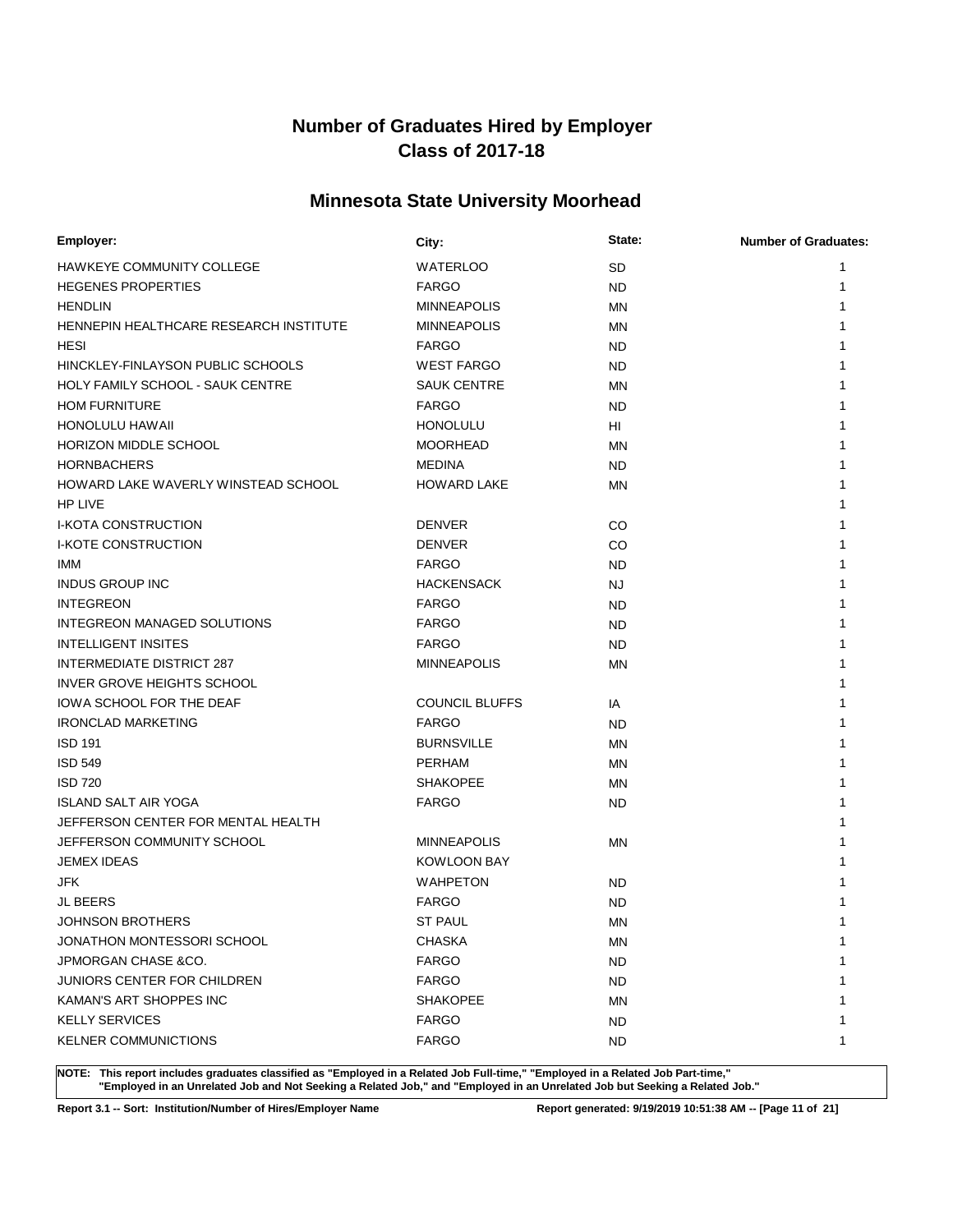# **Minnesota State University Moorhead**

| Employer:                              | City:                | State:    | <b>Number of Graduates:</b> |
|----------------------------------------|----------------------|-----------|-----------------------------|
| <b>KILBOURNE GROUP</b>                 | <b>FARGO</b>         | <b>ND</b> | 1                           |
| KINDRED PUBLIC SCHOOLS                 | <b>KINDRED</b>       | <b>ND</b> | 1                           |
| <b>KINETIC LEASING</b>                 | <b>FARGO</b>         | <b>ND</b> |                             |
| <b>KMSC DRAGON RADIO</b>               | <b>MOORHEAD</b>      | MN        |                             |
| KO MUSIC - SELF EMPLOYED               | <b>FARGO</b>         | <b>ND</b> |                             |
| <b>KT FINE ARTS</b>                    | <b>FARGO</b>         | <b>ND</b> |                             |
| <b>KVLY</b>                            | <b>FARGO</b>         | ND.       |                             |
| LAKE CITY PUBLIC SCHOOLS               | LAKE CITY            | ΜN        | 1                           |
| LAKE PARK AUDUBON SCHOOLS              | LAKE PARK            | ΜN        |                             |
| LAKE REGION HEALTHCARE                 | <b>FERGUS FALLS</b>  | ΜN        |                             |
| LAKELAND MENTAL HEALTH CENTER          | <b>MOORHEAD</b>      | ΜN        |                             |
| LAKES & PRAIRIES HEAD START            | <b>MOORHEAD</b>      | ΜN        |                             |
| LAKES AND PRAIRIE COMMUNITY ACTION     | <b>MOORHEAD</b>      | ΜN        | 1                           |
| LAKES AND PRAIRIES COMMUNITY ACTION    | <b>MOORHEAD</b>      | ΜN        | 1                           |
| <b>L'ARCHE</b>                         | <b>SUDBURY</b>       | ON        | 1                           |
| <b>LEARNING CIRCLE</b>                 | <b>FARGO</b>         | <b>ND</b> | 1                           |
| LEARNING FOR LEADERSHIP CHARTER SCHOOL | <b>MINNEAPOLIS</b>   | ΜN        |                             |
| LEELA & LAVENDER                       | <b>FARGO</b>         | <b>ND</b> |                             |
| <b>LEGACY CHILDREN'S FOUNDATION</b>    | <b>FARGO</b>         | <b>ND</b> |                             |
| <b>LEGACY WEALTH MANAGEMENT</b>        |                      |           | 1                           |
| LEROY SCHEINOHA PERSONAL TRAINING      | <b>SAINT PAUL</b>    | ΜN        | 1                           |
| LEWISTON ALTURA PUBLIC SCHOOLS         | <b>LEWISTON</b>      | ΜN        | 1                           |
| LIDGERWOOD HIGH SCHOOL                 | <b>LIDGERWOOD</b>    | <b>ND</b> | 1                           |
| LIFE TOUCH PORTRAIT STUDIOS            | <b>WESLEY CHAPEL</b> | FL        | 1                           |
| LIFETOUCH NATIONAL SCHOOL STUDIOS      | <b>FARGO</b>         | <b>ND</b> |                             |
| LIFTOUCH NATIONAL SCHOOL STUDIOS       | <b>BURNSVILLE</b>    | ΜN        | 1                           |
| LIGHT OF CHRIST CATHOLIC SCHOOL        | <b>BISMARCK</b>      | ND.       | 1                           |
| LINGPERFECT TRANSLATIONS               | <b>FARGO</b>         | <b>ND</b> | 1                           |
| LITCHFIELD PUBLIC SCHOOLS              | <b>LITCHFIELD</b>    | ΜN        | 1                           |
| LONG PRAIRIE ELEMENTARY SCHOOL         | <b>LONG PRAIRIE</b>  | ΜN        | 1                           |
| LOSSLESS PRODUCTIONS                   | <b>MINNEAPOLIS</b>   | MN        |                             |
| LOVEWORKS ACADEMY                      | <b>MINNEAPOLIS</b>   | ΜN        |                             |
| LOWE'S                                 | <b>FARGO</b>         | <b>ND</b> |                             |
| LOYALTY HOME HEALTHCARE                | CRYSTAL              | ΜN        | 1                           |
| LUTHER MEMORIAL HOME                   | MAYVILLE             | ND        | 1                           |
| LUTHERAN SOCIAL SERVICES               | <b>FARGO</b>         | <b>ND</b> | 1                           |
| LUTHERAN SOCIAL SERVICES ND            | <b>FARGO</b>         | ND        | 1                           |
| LUX COMMONITIES                        | <b>FARGO</b>         | <b>ND</b> | 1                           |
| MACCRAY SCHOOL DISTRICT                | <b>CLARA CITY</b>    | ΜN        | 1                           |
| MAHNOMEN PUBLIC SCHOOL                 | <b>MAHNOMEN</b>      | MN        | 1                           |

**NOTE: This report includes graduates classified as "Employed in a Related Job Full-time," "Employed in a Related Job Part-time," "Employed in an Unrelated Job and Not Seeking a Related Job," and "Employed in an Unrelated Job but Seeking a Related Job."**

**Report 3.1 -- Sort: Institution/Number of Hires/Employer Name Report generated: 9/19/2019 10:51:38 AM -- [Page 12 of 21]**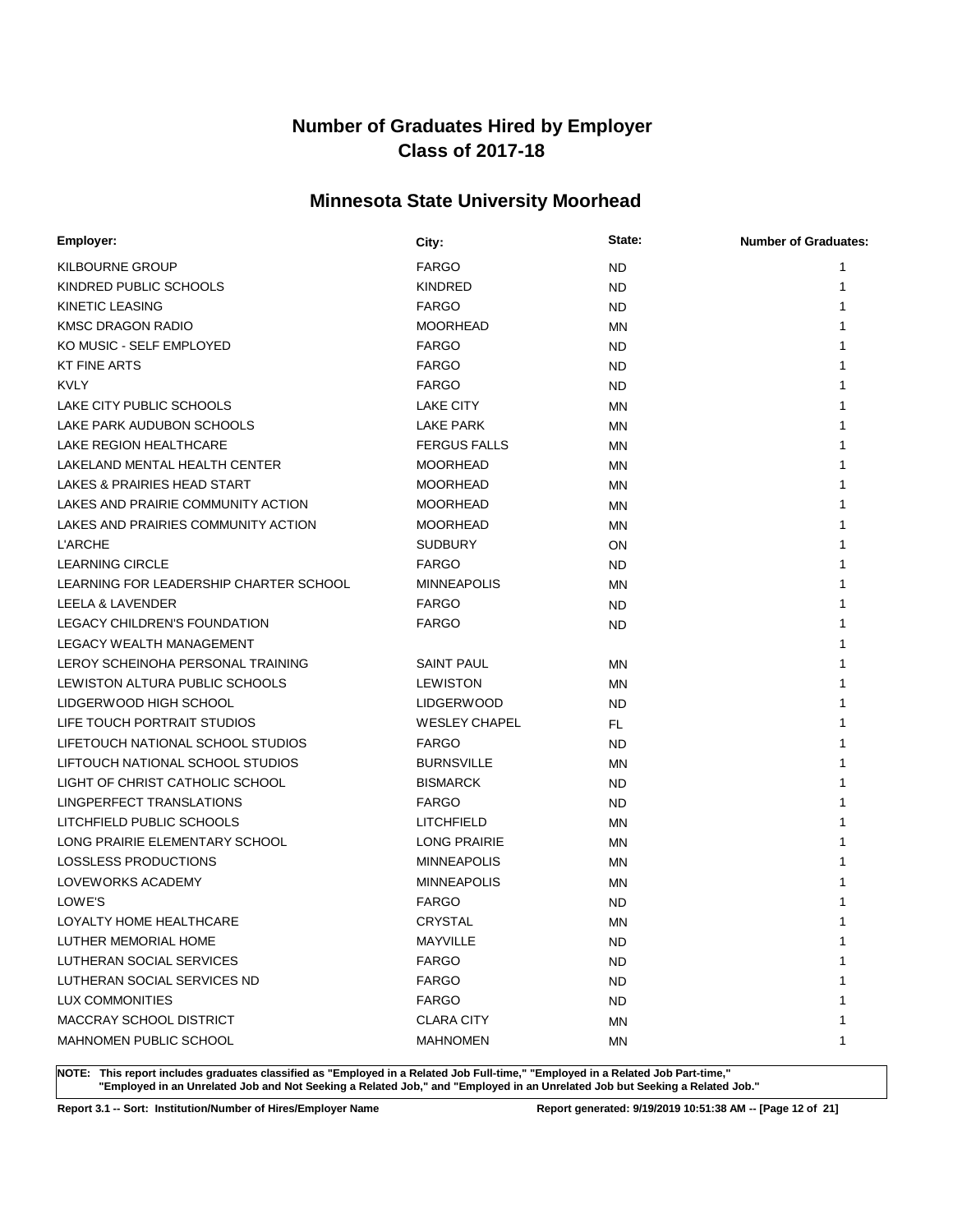# **Minnesota State University Moorhead**

| Employer:                                | City:                  | State:    | <b>Number of Graduates:</b> |
|------------------------------------------|------------------------|-----------|-----------------------------|
| <b>MANNING MECHANICAL</b>                | <b>FARGO</b>           | <b>ND</b> | 1                           |
| <b>MANVEL PUBLIC SCHOOLS</b>             | MANVEL                 | <b>ND</b> | 1                           |
| MAPLE GROVE HOSPITAL                     | <b>MAPLE GROVE</b>     | ΜN        |                             |
| <b>MARQUARD &amp; ASSOCIATES</b>         | <b>FARGO</b>           | <b>ND</b> |                             |
| MARSHALL COUNTY SHERIFF'S OFFICE         | ARGYLE                 | ΜN        |                             |
| MARVIN WINDOWS AND DOORS                 | WARROAD                | ΜN        |                             |
| <b>MASTERING STAFF SOLUTIONS</b>         | <b>BLOOMINGTON</b>     | ΜN        |                             |
| <b>MATTS AUTOMOTIVE</b>                  | <b>FARGO</b>           | ND.       |                             |
| MCCARNEY RANCH ELEMENTARY                | <b>CASA GRANDE</b>     | AZ        |                             |
| <b>MEDICAL SOLUTIONS</b>                 | <b>OMAHA</b>           | <b>NE</b> |                             |
| MEDINA ENTERTAINMENT CENTER              | <b>HOWARD LAKE</b>     | ΜN        |                             |
| <b>MEDTRONIC</b>                         | <b>BROOKLYN CENTER</b> | ΜN        |                             |
| <b>MEDTRONIC</b>                         | ST. PAUL               | ΜN        | 1                           |
| <b>MEDTRONIC PRL</b>                     | <b>COON RAPIDS</b>     | ΜN        |                             |
| MENEHGA PUBLIC SCHOOLS                   | MEHAHGA                | ΜN        |                             |
| MERCHANT AND GOULD                       | <b>MINNEAPOLIS</b>     | ΜN        |                             |
| MERCY HOSPITAL UNITY CAMPUS              | <b>FRIDLEY</b>         | ΜN        |                             |
| <b>METRO SALES INC.</b>                  | <b>FARGO</b>           | <b>ND</b> |                             |
| <b>MICROSOFT</b>                         | <b>FORT WORTH</b>      | TX        |                             |
| <b>MIDCO</b>                             | <b>FARGO</b>           | <b>ND</b> | 1                           |
| <b>MILLIMAN</b>                          | <b>BLOOMINGTON</b>     | ΜN        | 1                           |
| MINNEAPLIS INSTITUTE OF ART              | <b>MINNEAPOLIS</b>     | ΜN        | 1                           |
| MINNEAPOLIS COLLEGE                      | <b>MINNEAPOLIS</b>     | ΜN        |                             |
| MINNEAPOLIS POLICE DEPARTMENT            | <b>MINNEAPOLIS</b>     | ΜN        |                             |
| MINNESOTA JUDICIAL BRANCH                | <b>CROOKSTON</b>       | ΜN        |                             |
| MINNESOTA POLLUTION CONTROL AGENCY       | <b>DETROIT LAKES</b>   | ΜN        |                             |
| MINNESOTA READING CORPS                  | <b>MOORHEAD</b>        | ΜN        |                             |
| MINNESOTA STATE COMMUNITY & TECH COLLEGE | <b>MOORHEAD</b>        | MN        | 1                           |
| MINNETONKA MIDDLE SCHOOL WEST            | <b>MINNETONKA</b>      | ΜN        | 1                           |
| MINNEWASKA AREA SCHOOLS                  | <b>GLENWOOD</b>        | ΜN        |                             |
| MINNEWASKA SECONDARY                     | MINNEWASKA             | ΜN        |                             |
| MIT TECHNOLOGY CHILDCARE                 | <b>CAMBRIDGE</b>       | МA        |                             |
| MN HEALTH DEPARTMENT                     |                        | ΜN        |                             |
| <b>MOJO FIT STUDIOS</b>                  | <b>FARGO</b>           | <b>ND</b> | 1                           |
| MOOHREAD PUBLIC SCHOOLS                  | <b>MOORHEAD</b>        | ΜN        | 1                           |
| MOORE ENGINEERING INC                    | <b>WEST FARGO</b>      | <b>ND</b> | 1                           |
| MOORHEAD AREA PUBLIC SCHOOL              | <b>MOORHEAD</b>        | ΜN        | 1                           |
| <b>MORLEY LAW FIRM</b>                   | <b>GRAND FORKS</b>     | ND        | 1                           |
| MORNING SON CHRISTIAN SCHOOL             | <b>MOORHEAD</b>        | ΜN        | 1                           |
| MORRIS AREA ELEMENTARY SCHOOL            | <b>MORRIS</b>          | MN        | 1                           |

**NOTE: This report includes graduates classified as "Employed in a Related Job Full-time," "Employed in a Related Job Part-time," "Employed in an Unrelated Job and Not Seeking a Related Job," and "Employed in an Unrelated Job but Seeking a Related Job."**

**Report 3.1 -- Sort: Institution/Number of Hires/Employer Name Report generated: 9/19/2019 10:51:38 AM -- [Page 13 of 21]**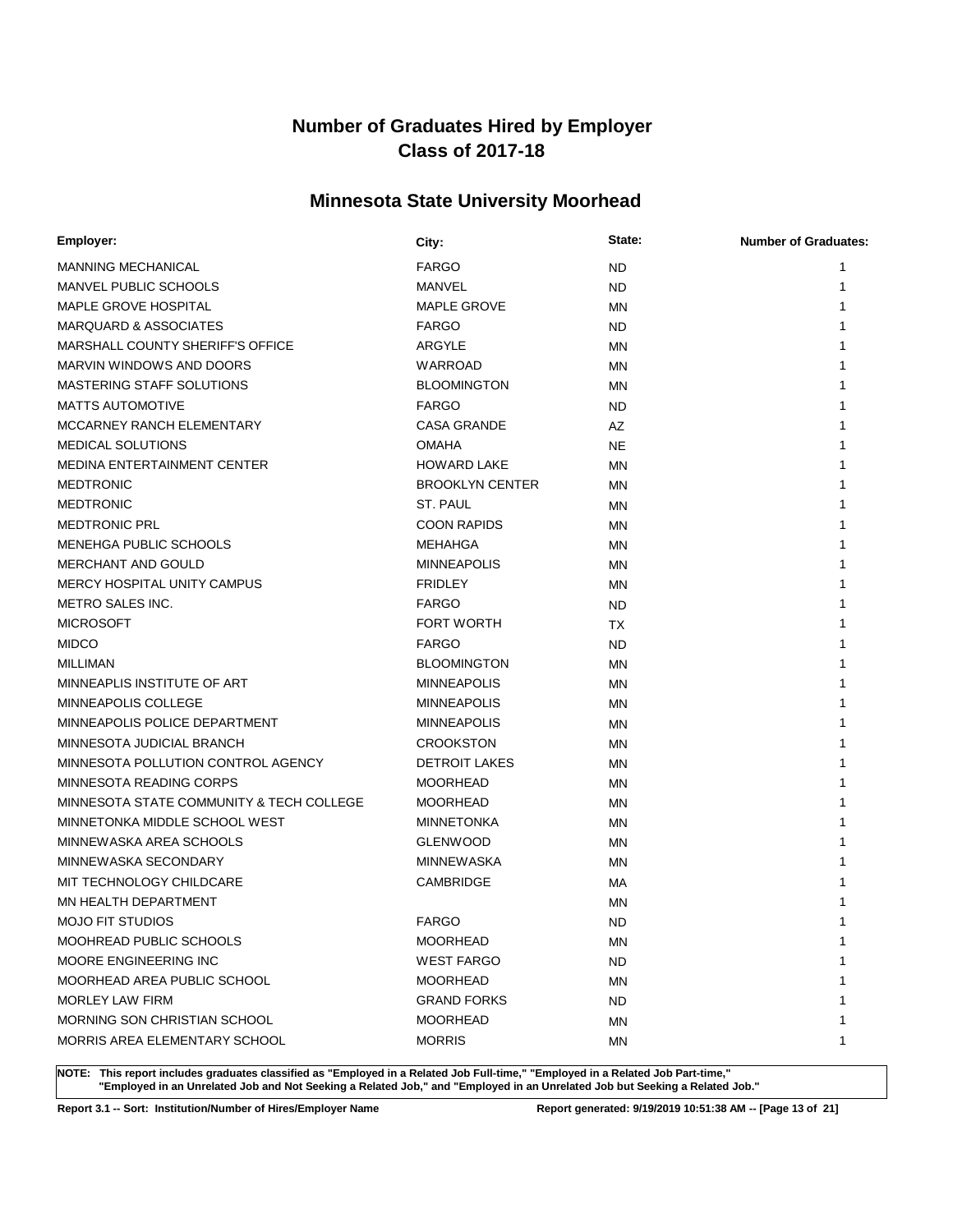# **Minnesota State University Moorhead**

| Employer:                                | City:                   | State:    | <b>Number of Graduates:</b> |
|------------------------------------------|-------------------------|-----------|-----------------------------|
| MORRIS AREA SCHOOL DISTRICT              | <b>MORRIS</b>           | ΜN        | 1                           |
| MOST HOLY REDEEMER CATHOLIC SCHOOL       | <b>MONTGOMERY</b>       | MN        | 1                           |
| MOUNDS VIEW SCHOOL DISTRICT              | <b>MOUNDS VIEW</b>      | ΜN        |                             |
| MOUNDSVIEW SCHOOLS                       | <b>MOUNDSVIEW</b>       | ΜN        |                             |
| <b>MSCTC MOORHEAD</b>                    | <b>MOORHEAD</b>         | ΜN        |                             |
| <b>MSUM FOUNDATION</b>                   | <b>MOORHEAD</b>         | ΜN        |                             |
| N/A                                      | <b>BRANDON</b>          | ΜN        |                             |
| NAHAN PRINTING                           | ST.CLOUD                | ΜN        |                             |
| NATINAL GUARD                            |                         |           |                             |
| NATIONAL HOSPITALITY SERVICES            | <b>FARGO</b>            | <b>ND</b> |                             |
| NETWORKED ENERGY SERVICES                | <b>FARGO</b>            | ND.       |                             |
| <b>NEVIS</b>                             | <b>NEVIS</b>            | ΜN        |                             |
| NEW LONDON SPICER PUBLIC SCHOOLS         | NEW LONDON SPICER       | ΜN        | 1                           |
| NEW ULM AREA CATHOLIC SCHOOLS            | NEW ULM                 | ΜN        |                             |
| NEW YORK MILLS PUBLIC SCHOOL             | <b>NEW YORK MILLS</b>   | ΜN        |                             |
| NEWFOLDEN ELEMENTARY                     | <b>NEWFOLDEN</b>        | ΜN        |                             |
| NINGXIA NORMAL UNIVERSITY                | <b>GUYUAN</b>           |           |                             |
| NORTH DAKOTA PARKS AND RECREATION DEPART | <b>BISMARCK</b>         | <b>ND</b> |                             |
| NORTH MEMORIAL HEALTH                    | <b>MINNEAPOLIS</b>      | ΜN        |                             |
| <b>NORTH STAR INSURANCE</b>              | <b>COTTONWOOD</b>       | ΜN        |                             |
| NORTHFIELD HOSPITAL                      | <b>NORTHFIELD</b>       | ΜN        |                             |
| NORTHFIELD PUBLIC SCHOOLS                | <b>NORTHFIELD</b>       | ΜN        |                             |
| NORTHLAND COMMUNITY & TECHNICAL COLLEGE  | <b>EAST GRAND FORKS</b> | ΜN        |                             |
| NORTHLAND COMMUNITY AND TECHNICAL COLLEG | <b>EAST GRAND FORKS</b> | ΜN        |                             |
| NORTHLAND COMMUNITY INDEPENDENT SCHOOL   | <b>REMER</b>            | ΜN        |                             |
| NORTHLAND LEARNING CENTER                | <b>VIRGINIA</b>         | ΜN        |                             |
| NORTHPORT DRUG                           | <b>FARGO</b>            | ND.       |                             |
| NORTHROP GRUMMAN                         | <b>EAGAN</b>            | MN        | 1                           |
| NORTHSTAR SCHOOL                         | CANDO                   | <b>ND</b> | 1                           |
| NORTHVIEW CHURCH                         | <b>FARGO</b>            | <b>ND</b> |                             |
| OAK TREE DEVELOPMENT CENTER              | <b>CHICAGO</b>          | IL        |                             |
| <b>OLD NAVY</b>                          | <b>MINNEAPOLIS</b>      | ΜN        |                             |
| <b>ONAMIA SCHOOLS</b>                    | <b>ONAMIA</b>           | <b>MN</b> |                             |
| OSGOOD ELEMENTARY                        | <b>FARGO</b>            | <b>ND</b> | 1                           |
| OSPTI - ORTHOPEDIC & SPORTS PHYSICAL THE | <b>BATTLE LAKE</b>      | ΜN        | 1                           |
| OSSEO AREA SCHOOLS                       | <b>MAPLE GROVE</b>      | ΜN        | 1                           |
| OTSEGO ELEMENTARY SCHOOL                 | <b>OTSEGO</b>           | ΜN        | 1                           |
| OTTER TAIL POWER COMPANY                 | <b>FERGUS FALLS</b>     | ΜN        | 1                           |
| OTTERTAIL POWER COMPANY                  | <b>FARGO</b>            | ND        | 1                           |
| OUR LADY OF VICTORY SCHOOL               | <b>FERGUS FALLS</b>     | ΜN        | 1                           |

**NOTE: This report includes graduates classified as "Employed in a Related Job Full-time," "Employed in a Related Job Part-time," "Employed in an Unrelated Job and Not Seeking a Related Job," and "Employed in an Unrelated Job but Seeking a Related Job."**

**Report 3.1 -- Sort: Institution/Number of Hires/Employer Name Report generated: 9/19/2019 10:51:38 AM -- [Page 14 of 21]**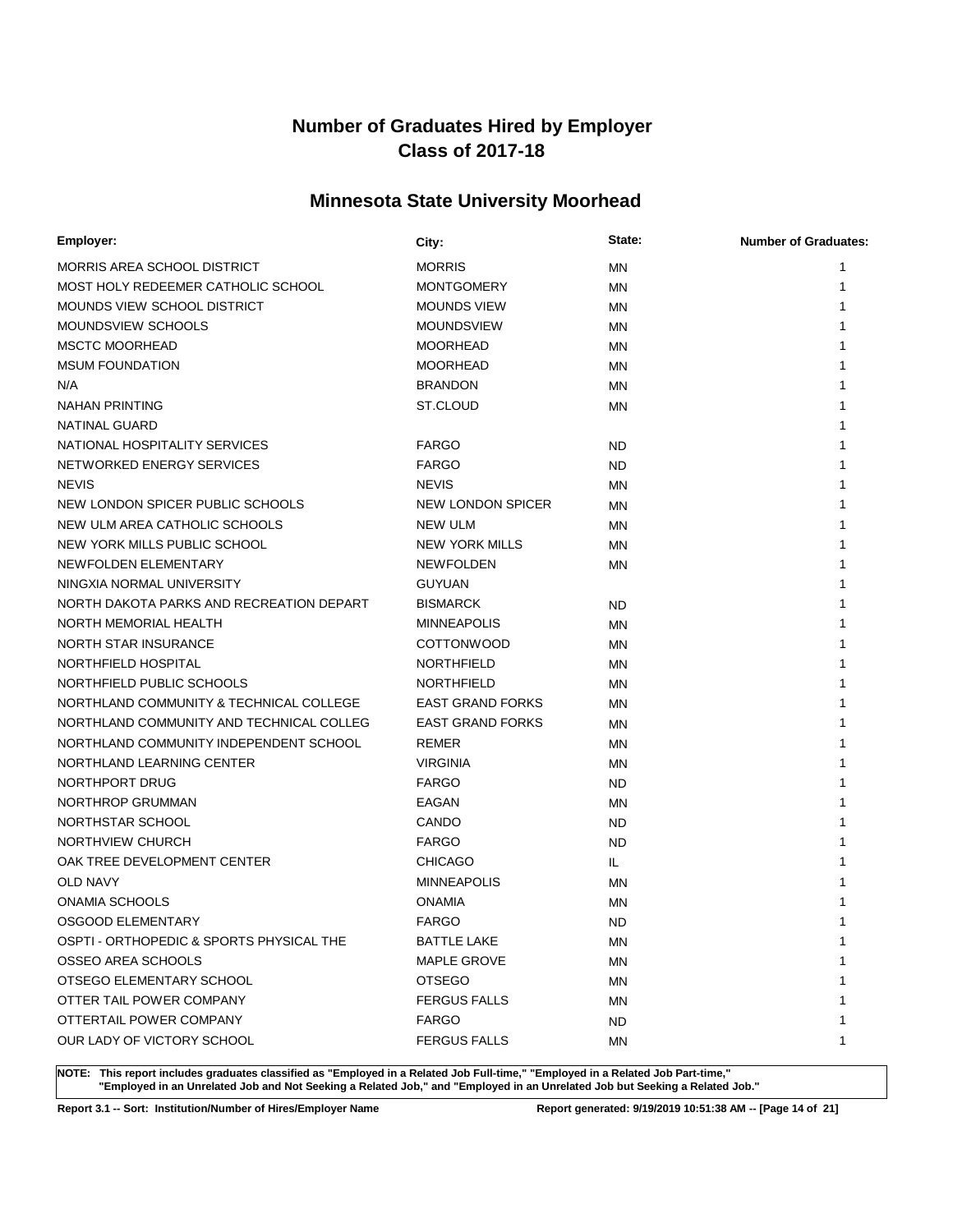# **Minnesota State University Moorhead**

| Employer:                                | City:                      | State:    | <b>Number of Graduates:</b> |
|------------------------------------------|----------------------------|-----------|-----------------------------|
| OXBOW GOLF & COUNTRY CLUB                | <b>OXBOW</b>               | <b>ND</b> | 1                           |
| <b>PAIDYET</b>                           | <b>FARGO</b>               | <b>ND</b> | 1                           |
| PAPA JOHNS                               | <b>FARGO</b>               | <b>ND</b> | 1                           |
| PARADISO MEXICAN RESTAURANT              | <b>FARGO</b>               | <b>ND</b> | 1                           |
| PARAS CONSTRUCTION                       | <b>FARGO</b>               | <b>ND</b> | 1                           |
| PARK CHRISTIAN SCHOOL                    | <b>FARGO</b>               | <b>ND</b> | 1                           |
| <b>PARK NICOLLET</b>                     | <b>ST. LOUIS PARK</b>      | <b>MN</b> | 1                           |
| <b>PARK RAPIDS SCHOOLS</b>               | <b>PARK RAPIDS</b>         | <b>MN</b> | 1                           |
| PARK RIVER AREA SCHOOLS                  | <b>PARK RIVER</b>          | ND.       | 1                           |
| PARTNERSHIP RESOURCES, INC.              | <b>MINNEAPOLIS</b>         | ΜN        | 1                           |
| PAYROLL PROFESSIONAL'S INC               | <b>FARGO</b>               | <b>ND</b> | 1                           |
| PEACE CORPS                              | <b>PESHKOPI</b>            |           |                             |
| PEOPLE INCORPORATED MENTAL HEALTH        | <b>MINNEAPOLIS</b>         | <b>MN</b> | 1                           |
| PERHAM LIVING                            | <b>PERHAM</b>              | <b>MN</b> | 1                           |
| PERHAM-DENT PUBLIC SCHOOLS               | <b>PERHAM</b>              | ΜN        | 1                           |
| PERSONAL                                 | <b>SCOTTSDALE</b>          | <b>AZ</b> |                             |
| PERSONAL TOUCH MARKETING & MANUFACTURING |                            |           |                             |
| PHEONIX ALTERNATIVES, INC                |                            | MN        | 1                           |
| PINNACLE COMMUNICATIONS CORP             | <b>FARGO</b>               | <b>ND</b> |                             |
| PODENBURG LAW FIRM                       | <b>FARGO</b>               | ND        |                             |
| POLK COUNTY SOCIAL SERVICES              | <b>CROOKSTON</b>           | <b>MN</b> | 1                           |
| POLK COUNTY SOCIAL SERVICES              | <b>CROOKSTONE</b>          | ΜN        | 1                           |
| PRAIRE SEEDS ACADEMY                     | <b>BROOKLYN PARK</b>       | MN        | 1                           |
| PRAIRIE NATUROPATH DOCTORS, LLC          | <b>MINNEAPOLIS</b>         | MN        |                             |
| PRAIRIE PUBLIC TELEVISION                | <b>FARGO</b>               | <b>ND</b> | 1                           |
| PRAIRIE RIDGE HOSPITAL AND HEALTH SERVIC | <b>MORRIS</b>              | MN        | 1                           |
| PRESBYTERIAN HOMES & SERVICES            | <b>CROSBY</b>              | MN        |                             |
| PRESBYTERIAN HOMES AND SERVICES          | <b>INVER GROVE HEIGHTS</b> | MN        |                             |
| PRESBYTERIAN HOMS & SERVICES             | <b>SHOREVIEW</b>           | MN        | 1                           |
| PRIARIE ROOTS FOOD                       | <b>FARGO</b>               | ND        |                             |
| <b>PRIDESTAFF</b>                        | <b>MINNEAPOLIS</b>         | MN        |                             |
| <b>PRO REHAB</b>                         | <b>FARGO</b>               | <b>ND</b> |                             |
| <b>PROJECT HART</b>                      | <b>FARGO</b>               | <b>ND</b> |                             |
| <b>PROMACH</b>                           | ALEXANDRIA                 | <b>MN</b> | 1                           |
| <b>PSAV</b>                              | <b>AUSTIN</b>              | TX        | 1                           |
| PUBLIC HEALTH                            | <b>MORRIS</b>              | <b>MN</b> | 1                           |
| PUMP SOLUTIONS, INC.                     | <b>MADISON</b>             | WI        |                             |
| <b>PWC</b>                               | <b>CHICAGO</b>             | IL        |                             |
| RADIAS HEALTH                            | <b>ST PAUL</b>             | ΜN        | 1                           |
| RADIO FM MEDIA                           | <b>FARGO</b>               | <b>ND</b> | 1                           |

**NOTE: This report includes graduates classified as "Employed in a Related Job Full-time," "Employed in a Related Job Part-time," "Employed in an Unrelated Job and Not Seeking a Related Job," and "Employed in an Unrelated Job but Seeking a Related Job."**

**Report 3.1 -- Sort: Institution/Number of Hires/Employer Name Report generated: 9/19/2019 10:51:38 AM -- [Page 15 of 21]**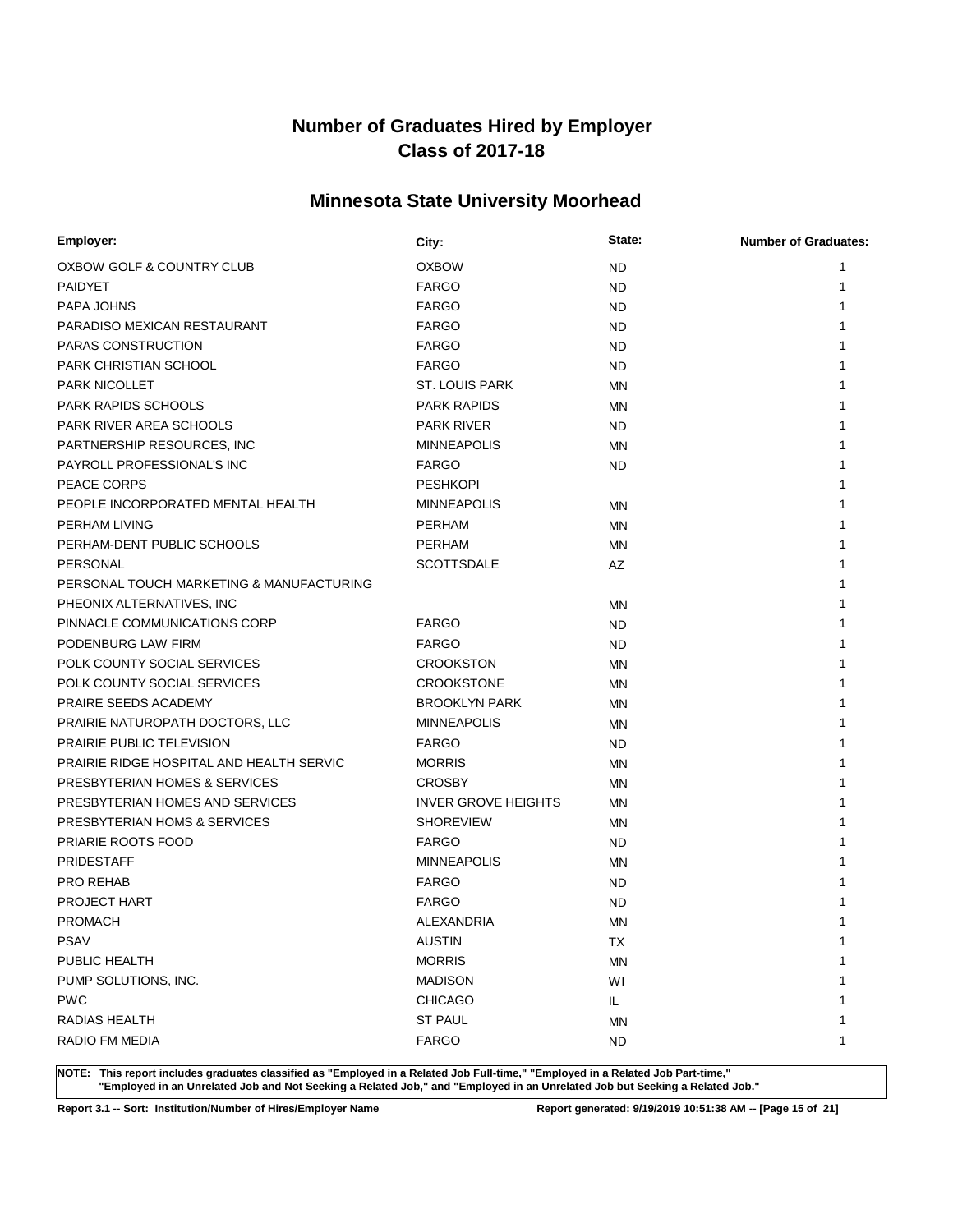# **Minnesota State University Moorhead**

| Employer:                           | City:                 | State:    | <b>Number of Graduates:</b> |
|-------------------------------------|-----------------------|-----------|-----------------------------|
| RAKUNTEN CO.                        | <b>TOKYO</b>          |           | 1                           |
| RDO EQUIPMENT CO.                   | <b>MOORHEAD</b>       | ΜN        | 1                           |
| RDO EQUIPMENT CO.                   | <b>FARGO</b>          | ND.       | 1                           |
| RE/MAX                              | <b>FARGO</b>          | ND        | 1                           |
| RED LAKE COUNTY SOCIAL SERVICES     | <b>RED LAKE FALLS</b> | <b>MN</b> | 1                           |
| RED RIVER AREA LEARNING CENTER      | <b>MOORHEAD</b>       | ΜN        | 1                           |
| RED RIVER HUMAN SERVICES            | <b>FARGO</b>          | ND.       | 1                           |
| <b>RED RIVER RECOVERY CENTER</b>    | <b>DILWORTH</b>       | ΜN        | 1                           |
| <b>REGIONS HOSPITAL</b>             | EAGAN                 | ΜN        |                             |
| RENOWN REGIONAL MEDICAL CENTER      | <b>RENO</b>           | <b>NV</b> |                             |
| RENVILLE COUNTY HOSPITAL & CLINICS  | <b>SPICER</b>         | ΜN        |                             |
| <b>REVOLUTION TRAINING</b>          | <b>FARGO</b>          | ND.       |                             |
| RIEDER MEAT MARKET                  | <b>DELANO</b>         | <b>MN</b> | 1                           |
| <b>RIGELS</b>                       | <b>MOORHEAD</b>       | ΜN        | 1                           |
| RIVER POINTE OF MOORHEAD            | <b>MOORHEAD</b>       | ΜN        | 1                           |
| ROBERT HALF COMPANY                 |                       |           |                             |
| ROBINS KAPLAN LLP                   | <b>MINNEAPOLIS</b>    | ΜN        |                             |
| ROCHESTER PUBLIC SCHOOLS            | <b>ROCHESTER</b>      | ΜN        |                             |
| <b>ROOKIES</b>                      | <b>WEST FARGO</b>     | <b>ND</b> |                             |
| <b>RUBY TUESDAYS</b>                | <b>FARGO</b>          | ND        |                             |
| <b>RURAL MINNESOTA CEP</b>          | <b>MOORHEAD</b>       | <b>MN</b> | 1                           |
| RUSH CITY SCHOOL DISTRICT 139       | <b>RUSH CITY</b>      | ΜN        | 1                           |
| <b>RUSH CITY SCHOOLS</b>            | RUSH CITY             | ΜN        | 1                           |
| S&P GLOBAL MARKET INTELLIGENCE      | <b>MINNEAPOLIS</b>    | ΜN        |                             |
| SAINT PAUL OUBLIC SCHOOLS           | <b>SAINT PAUL</b>     | ΜN        |                             |
| SAKAKAWEA MEDICAL CENTER            | <b>HAZEN</b>          | ND.       |                             |
| SALBER AND ASSOCIATES, INC.         | <b>BARNESVILLE</b>    | MN        |                             |
| SANFORD HEALTH                      | <b>PERHAM</b>         | ΜN        |                             |
| SANFORD HEALTH                      | THIEF RIVER FALLS     | ΜN        |                             |
| <b>SANFORD POWER</b>                | <b>FARGO</b>          | ND.       |                             |
| SANFORD POWER CENTER                | <b>FARGO</b>          | ND        |                             |
| SARGENT CENTRAL H.S.                | <b>FERMAN</b>         | ND.       |                             |
| SARTELL-ST. STEPHEN SCHOOL DISTRICT | <b>SARTELL</b>        | MN        |                             |
| SAUK CENTRE SCHOOL DISTRICT         | <b>SAUK CENTRE</b>    | <b>MN</b> | 1                           |
| SAVAGE PUBLIC SCHOOL                | SAVAGE                | ΜN        | 1                           |
| <b>SCHEELS</b>                      |                       |           | 1                           |
| <b>SCHEELS</b>                      | <b>BISMARK</b>        | <b>ND</b> |                             |
| <b>SCHEELS CORPORATE</b>            | <b>FARGO</b>          | ND        |                             |
| <b>SCIENTIFIC GAMES</b>             | <b>BALTIMORE</b>      | MD        | 1                           |
| <b>SCRIBE AMERICA</b>               | DENVER                | CO        | 1                           |

**NOTE: This report includes graduates classified as "Employed in a Related Job Full-time," "Employed in a Related Job Part-time," "Employed in an Unrelated Job and Not Seeking a Related Job," and "Employed in an Unrelated Job but Seeking a Related Job."**

**Report 3.1 -- Sort: Institution/Number of Hires/Employer Name Report generated: 9/19/2019 10:51:38 AM -- [Page 16 of 21]**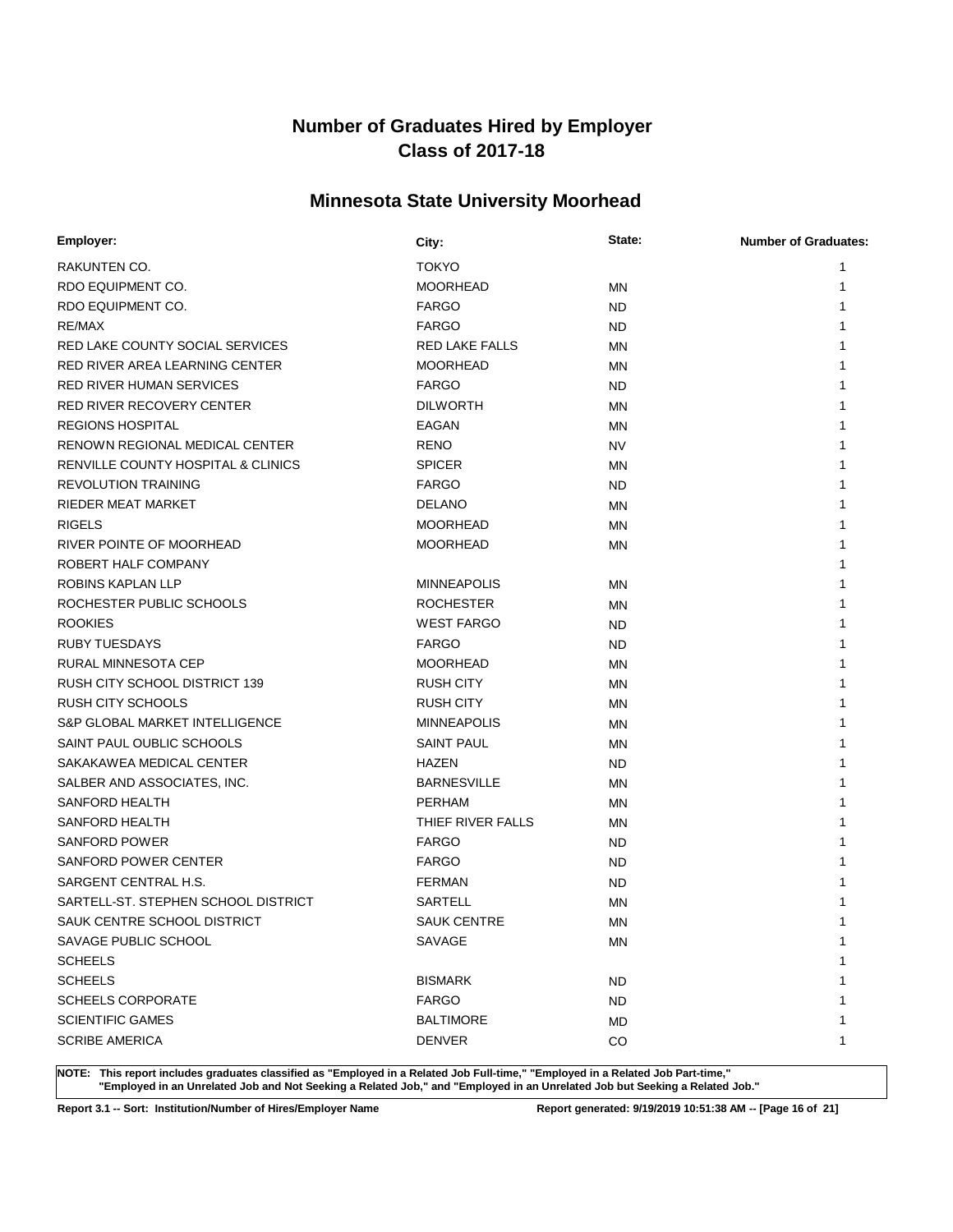# **Minnesota State University Moorhead**

| Employer:                                | City:                  | State:    | <b>Number of Graduates:</b> |
|------------------------------------------|------------------------|-----------|-----------------------------|
| SECOND HARVEST HEARTLAND                 | <b>MAPLE GROVE</b>     | MN        | 1                           |
| <b>SELF EMPLOYED</b>                     | <b>TUSCON</b>          | AZ        | 1                           |
| SENATOR JOHN THUNE                       | <b>WASHINGTON</b>      | DC        | 1                           |
| <b>SENDCAA</b>                           | <b>FARGO</b>           | <b>ND</b> | 1                           |
| <b>SENTRY SECURITY</b>                   | <b>FARGO</b>           | <b>ND</b> | 1                           |
| SEVERSON, WOGSLAND, & LIEBI PC           | <b>FARGO</b>           | <b>ND</b> | 1                           |
| SHAKOPEE PUBLIC SCHOOLS                  | <b>SHAKOPEE</b>        | ΜN        | 1                           |
| SHEYANNE CROSSING                        | <b>FARGO</b>           | <b>ND</b> | 1                           |
| SIMONSON LUMBER & HARDWARE               | <b>FARGO</b>           | <b>ND</b> | 1                           |
| <b>SJE RHOMBUS</b>                       | <b>DETROIT LAKES</b>   | ΜN        | 1                           |
| <b>SKB ENVIRONMENTAL</b>                 | <b>BLAINE</b>          | MN        | 1                           |
| <b>SKYZONE</b>                           | <b>FARGO</b>           | <b>ND</b> | 1                           |
| <b>SMALL WONDERS</b>                     | <b>FARGO</b>           | <b>ND</b> | 1                           |
| <b>SMALL WONDERS</b>                     | <b>WEST FARGO</b>      | <b>ND</b> | 1                           |
| SMART CARE EQUIPMENT SOLUTIONS           | EAGAN                  | MN        | 1                           |
| <b>SOLE HOPE</b>                         |                        |           | 1                           |
| <b>SOLUTIONS</b>                         | <b>MOORHEAD</b>        | MN        |                             |
| SOUTH CENTRAL COLLEGE                    | <b>NORTH MANKATO</b>   | ΜN        |                             |
| SOUTH DAKOTA HIGHWAY DEPARTMENT          |                        | <b>SD</b> | 1                           |
| SOUTH POINT ELEMENTARY                   | <b>GRAND FORKS</b>     | <b>ND</b> | 1                           |
| SOUTH WEST CENTRAL SERVICE COOPERATION   | <b>EDGERTON</b>        | MN        |                             |
| SOUTHERN NEVADA VA HOSPITAL              | <b>NORTH LAS VEGAS</b> | <b>NV</b> |                             |
| SOUTHWEST WEST CENTRAL SERVICES COOPERAT | <b>BENSON</b>          | MN        | 1                           |
| SOVOS                                    | <b>MINNEAPOLIS</b>     | MN        | 1                           |
| <b>SPECTRA</b>                           | <b>DENVER</b>          | CO        |                             |
| <b>SPECTRUM MARKETING</b>                | <b>MOORHEAD</b>        | MN        |                             |
| <b>SPOTLIGHT MEDIA</b>                   | <b>FARGO</b>           | <b>ND</b> | 1                           |
| SPPS COMMUNITY EDUCATION                 | ST. PAUL               | МM        | 1                           |
| SPRING GROVE PUBLIC SCHOOL               | <b>SPRING GROVE</b>    | ΜN        | 1                           |
| ST CLOUD EYE CLINIC                      | ST. CLOUD              | ΜN        |                             |
| ST JOSEPH'S HOSPITAL                     | <b>ST PAUL</b>         | ΜN        |                             |
| <b>ST. CLOUD HOSPITAL</b>                | ST. CLOUD              | ΜN        |                             |
| ST. CROIX RIVER EDUCATION DISTRICT       | <b>RUSH CITY</b>       | MN        |                             |
| ST. JOHN SCHOOL ND                       | ST. JOHN               | <b>ND</b> |                             |
| ST. MICHAEL ALBERTVILLE SCHOOL DISTRICT  | ALBERTVILLE            | ΜN        | 1                           |
| ST. MICHAEL CATHOLIC SCHOOL              | <b>ST. MICHAEL</b>     | ΜN        | 1                           |
| ST. PAULS LUTHERAN SCHOOL                | <b>PERHAM</b>          | ΜN        | 1                           |
| STAPLES ELEMENTARY SCHOOL                | <b>STAPLES</b>         | ΜN        | 1                           |
| STAPLES MOTLEY ISD 2170                  | <b>MOTLEY</b>          | ΜN        | 1                           |
| STAPLES-MONTLEY SCHOOL DISTRICT          |                        | МN        | 1                           |

**NOTE: This report includes graduates classified as "Employed in a Related Job Full-time," "Employed in a Related Job Part-time," "Employed in an Unrelated Job and Not Seeking a Related Job," and "Employed in an Unrelated Job but Seeking a Related Job."**

**Report 3.1 -- Sort: Institution/Number of Hires/Employer Name Report generated: 9/19/2019 10:51:38 AM -- [Page 17 of 21]**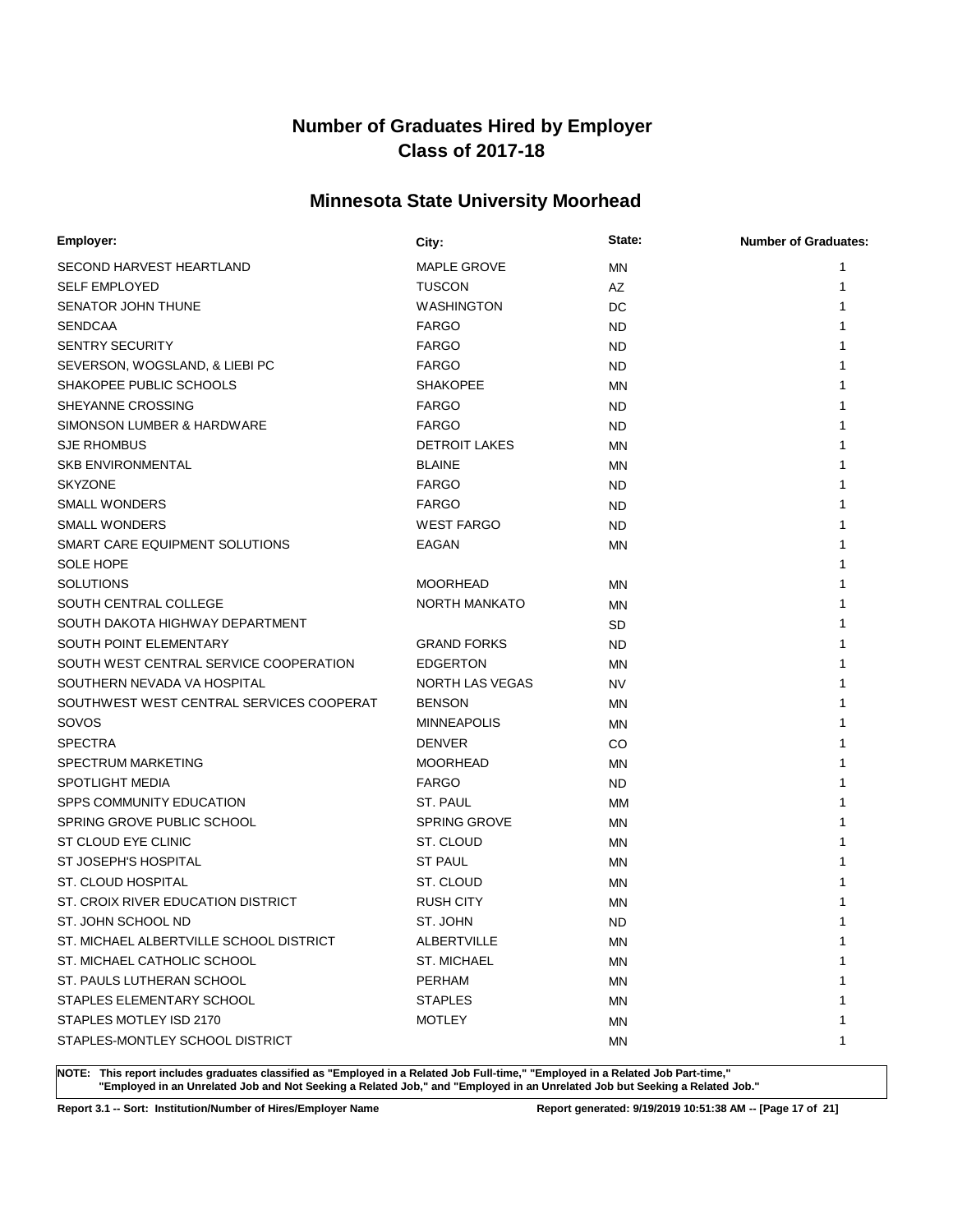# **Minnesota State University Moorhead**

| Employer:                               | City:                      | State:    | <b>Number of Graduates:</b> |
|-----------------------------------------|----------------------------|-----------|-----------------------------|
| STAPLES-MOTLEY HIGH SCHOOL              | <b>STAPLES</b>             | <b>MN</b> | 1                           |
| <b>STEARNS COUNTY</b>                   |                            | MN        | 1                           |
| STEARNS COUNTY HUMAN SERVICES           | <b>ALEXANDRIA</b>          | MN        | 1                           |
| STELLHER HUMAN SERVICES                 | <b>DETROIT LAKES</b>       | MN        |                             |
| STILLWATER AREA SCHOOL DISTRICT         | <b>STILLWATER</b>          | MN        | 1                           |
| STRAW HAT PLAYERS                       | <b>MOORHEAD</b>            | MN        | 1                           |
| <b>STUBHUB</b>                          | <b>LOS ANGELES</b>         | CA        | 1                           |
| <b>SUBWAY</b>                           | <b>FARGO</b>               | <b>ND</b> | 1                           |
| <b>SULPHER SPRINGS ISD</b>              | <b>SULPHER SPRINGS</b>     | <b>TX</b> | 1                           |
| <b>SUMMIT ORTHOPEDICS</b>               | <b>VADNAIS HEIGHTS</b>     | MN        |                             |
| SUN CONTROL OF MINNESOTA                |                            | MN        |                             |
| <b>SUNDOG</b>                           | <b>FARGO</b>               | <b>ND</b> |                             |
| SUPERIOR HEALTH CARE MANAGEMENT         |                            |           | 1                           |
| SUPPORT WITHIN REACH                    | <b>BEMIDJI</b>             | MN        | 1                           |
| SUPPORT WITHIN REACH                    | <b>PARK RAPIDS</b>         | ΜN        | 1                           |
| SWEETWATER ELEMENTARY SCHOOL            | <b>DEVILS LAKE</b>         | <b>ND</b> | 1                           |
| SYNCARE MEMORY SUITES                   | <b>MINNEAPOLIS</b>         | ΜN        | 1                           |
| TANBE MITSUBISHI PHARMA COMPANY         | <b>OSAKA</b>               |           | 1                           |
| <b>TARGET</b>                           | <b>MINNEAPOLIS</b>         | ΜN        | 1                           |
| <b>TARGET</b>                           | <b>WATERTOWN</b>           | <b>SD</b> | 1                           |
| <b>TEACHERS ON CALL</b>                 | <b>STEWARTVILLE</b>        | ΜN        | 1                           |
| <b>TEACHERS ON CALL</b>                 | <b>VARIOUS</b>             | MN        | 1                           |
| <b>TEAM ACADEMY</b>                     | WASECA                     | ΜN        | 1                           |
| <b>TELLURIAN</b>                        | <b>MADISON</b>             | WI        | 1                           |
| <b>TERRA CONSTRUCTION</b>               | <b>ROGERS</b>              | ΜN        | 1                           |
| <b>TEXTRON SPECIALIZED VEHICLES</b>     | THIEF RIVER FALLS          | MN        | 1                           |
| THARALDSON HOSPITALITY MANAGEMENT       | <b>FARGO</b>               | <b>ND</b> | 1                           |
| THE ARTS PARTNERSHIP                    | <b>FARGO</b>               | <b>ND</b> | 1                           |
| THE BISMARCK TRIBUNE                    | <b>BISMARCK</b>            | <b>ND</b> | 1                           |
| THE CONNECTION                          | <b>CANBY</b>               | MN        | 1                           |
| THE EVANGELICAL LUTHERAN GOOD SAMARITAN | <b>EAST GULL LAKE</b>      | ΜN        |                             |
| THE EVANGELICAL LUTHERAN GOOD SAMARITAN | <b>INTERNATIONAL FALLS</b> | <b>MN</b> |                             |
| THE LOTUS CENTER                        | <b>MOORHEAD</b>            | MN        | 1                           |
| THE MUDDY MOOSE                         | PELICAN RAPIDS             | MN        | 1                           |
| THINK PRAY GIFT                         | HOLDINGFORD                | ΜN        | 1                           |
| THOMAS ALLEN, INC                       | <b>MINNEAPOLIS</b>         | <b>MN</b> | 1                           |
| TOWN & COUNTRY CREDIT UNION             | <b>FARGO</b>               | <b>ND</b> | 1                           |
| TOWNSQUARE MEDIA                        | SAINT CLOUD                | MN        | 1                           |
| TRAIL KING INDUSTRIES                   | <b>FARGO</b>               | <b>ND</b> | 1                           |
| TRAVEL TRAVEL FARGO-MOORHEAD            | <b>FARGO</b>               | <b>ND</b> | 1                           |

**NOTE: This report includes graduates classified as "Employed in a Related Job Full-time," "Employed in a Related Job Part-time," "Employed in an Unrelated Job and Not Seeking a Related Job," and "Employed in an Unrelated Job but Seeking a Related Job."**

**Report 3.1 -- Sort: Institution/Number of Hires/Employer Name Report generated: 9/19/2019 10:51:38 AM -- [Page 18 of 21]**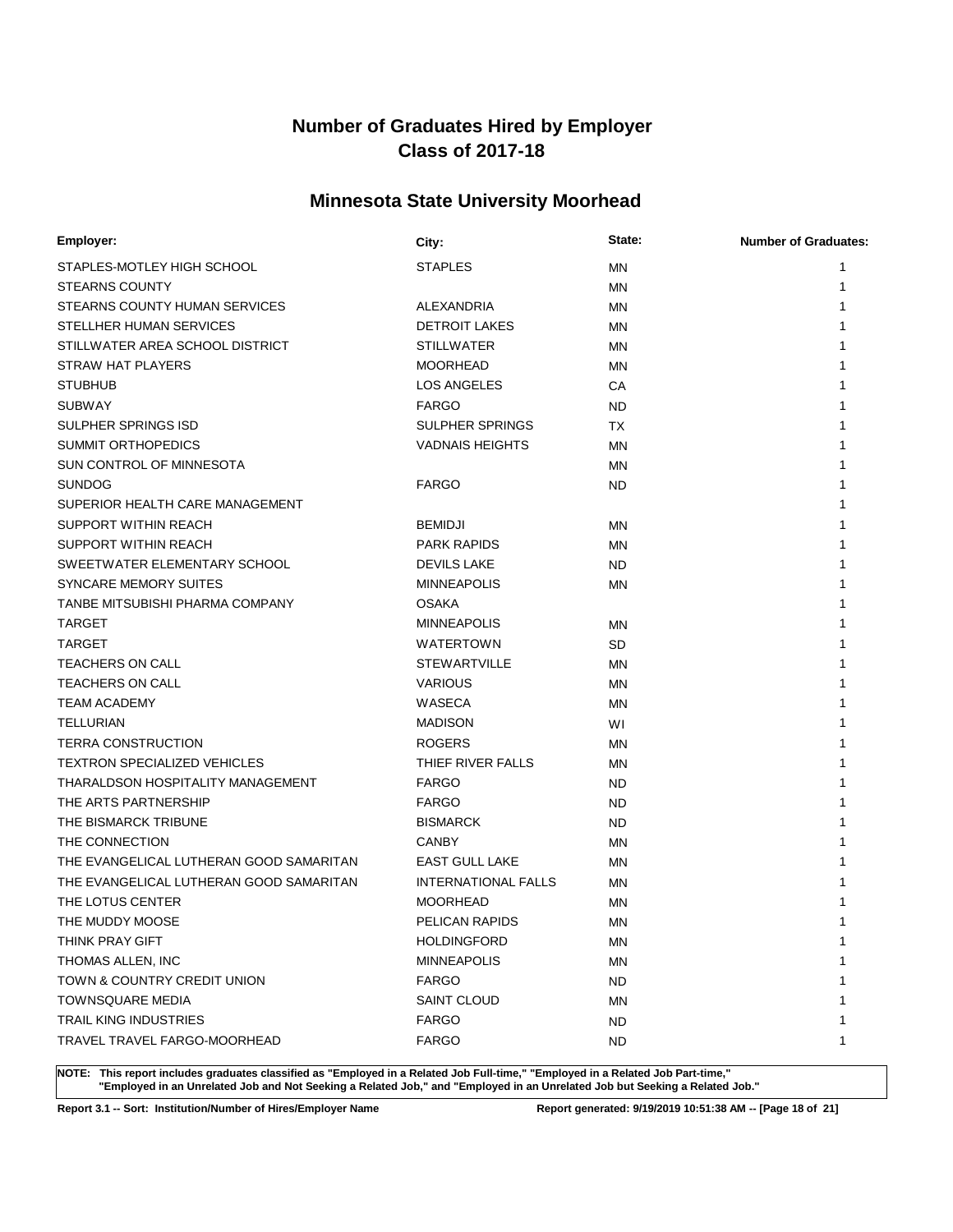# **Minnesota State University Moorhead**

| Employer:                            | City:                | State:    | <b>Number of Graduates:</b> |
|--------------------------------------|----------------------|-----------|-----------------------------|
| TREKNORTH JR. AND SR. HIGH SCHOOL    | <b>BEMIDJI</b>       | MN        | 1                           |
| TRI CITY UNITED PUBLIC SCHOOLS       | LE CENTER            | MN        | 1                           |
| TRIFORCE STAFFING, LLC               | <b>PLYMOUTH</b>      | MN        |                             |
| TRINITY LUTHERAN SCHOOLS             | <b>MOORHEAD</b>      | MN        |                             |
| TULANE MEDICAL CENTER                | <b>NEW ORLEANS</b>   | LA        |                             |
| TWIN CITIES PAIN CLINIC              | <b>PLYMOUTH</b>      | MN        |                             |
| U.S. BANK                            | <b>FARGO</b>         | <b>ND</b> |                             |
| <b>UBER</b>                          | <b>FARGO</b>         | <b>ND</b> |                             |
| ULEN-HITTERDAL PUBLIC SCHOOLS        | ULEN                 | MN        |                             |
| ULTIMATE SPORTS BAR AND GRILL        | <b>WAITE PARK</b>    | MN        |                             |
| UNIFIDED THERAPY SERVICES            | <b>DUBUQUE</b>       | IA        |                             |
| <b>UNISPACE</b>                      | <b>MINNEAPOLIS</b>   | MN        |                             |
| UNITED PRAIRIE                       | <b>OWATONNA</b>      | MN        |                             |
| UNITED STATES POSTAL SERVICE         | EAGAN                | MN        |                             |
| UNITED SUGARS                        | <b>FARGO</b>         | <b>ND</b> |                             |
| UNITEDHEALTH GROUP                   | <b>MINNETONKA</b>    | MN        |                             |
| UNIVERSITY OF FLORIDA                | <b>GAINSVILLE</b>    | FL.       |                             |
| UNIVERSITY OF MINNESOTA, TWIN CITIES | <b>MINNEAPOLIS</b>   | MN        |                             |
| UNIVERSITY OF SIOUX FALLS            | <b>SIOUX FALLS</b>   | <b>SD</b> |                             |
| <b>UNSEEN</b>                        | <b>FARGO</b>         | <b>ND</b> |                             |
| <b>US BANK</b>                       | <b>ST PAUL</b>       | MN        |                             |
| <b>US MARINE CORPS</b>               | <b>OCEANSIDE</b>     | CA        |                             |
| US POSTAL SERVICE                    | <b>LAKE BRONSON</b>  | MN        |                             |
| <b>USHER'S HOUSE</b>                 | <b>MOORHEAD</b>      | MN        |                             |
| <b>VALLEY MED FLIGHT</b>             | <b>ROSEAU</b>        | MN        |                             |
| <b>VALLEY VETERINARY HOSPITAL</b>    | <b>FARGO</b>         | ND.       |                             |
| <b>VERNDALE SCHOOL DISTRICT</b>      | <b>WADENA</b>        | MN        |                             |
| <b>VMC CONSULTING</b>                | <b>FARGO</b>         | <b>ND</b> |                             |
| <b>VOLUNTEERS OF AMERICA</b>         | <b>MINNEAPOLIS</b>   | MN        |                             |
| WADENA PIONEER JOURNAL               | <b>WADENA</b>        | ΜN        |                             |
| WAHPETON PUBLIC SCHOOL DISTRICT      | <b>WAHPETON</b>      | <b>ND</b> |                             |
| <b>WAHPETON SCHOOLS</b>              | <b>WAHPETON</b>      | <b>ND</b> |                             |
| WALGREENS                            | <b>MOORHEAD</b>      | MN        |                             |
| <b>WANZEK CONSTRUCTION</b>           | <b>FARGO</b>         | <b>ND</b> |                             |
| <b>WARWICK PUBLIC SCHOOL</b>         | WARWICK              | <b>ND</b> | 1                           |
| <b>WASHINGTON PAVILION</b>           | <b>SIOUX FALLS</b>   | <b>SD</b> | 1                           |
| WAUBUN-OGEMA-WHITE EARTH SCHLS       | WHITE EARTH          | ΜN        |                             |
| WDAY                                 | <b>FARGO</b>         | <b>ND</b> |                             |
| WDAY TV NEWS                         | <b>FARGO</b>         | <b>ND</b> |                             |
| <b>WELLS FARGO</b>                   | <b>SAN FRANCISCO</b> | CA        | 1                           |

**NOTE: This report includes graduates classified as "Employed in a Related Job Full-time," "Employed in a Related Job Part-time," "Employed in an Unrelated Job and Not Seeking a Related Job," and "Employed in an Unrelated Job but Seeking a Related Job."**

**Report 3.1 -- Sort: Institution/Number of Hires/Employer Name Report generated: 9/19/2019 10:51:38 AM -- [Page 19 of 21]**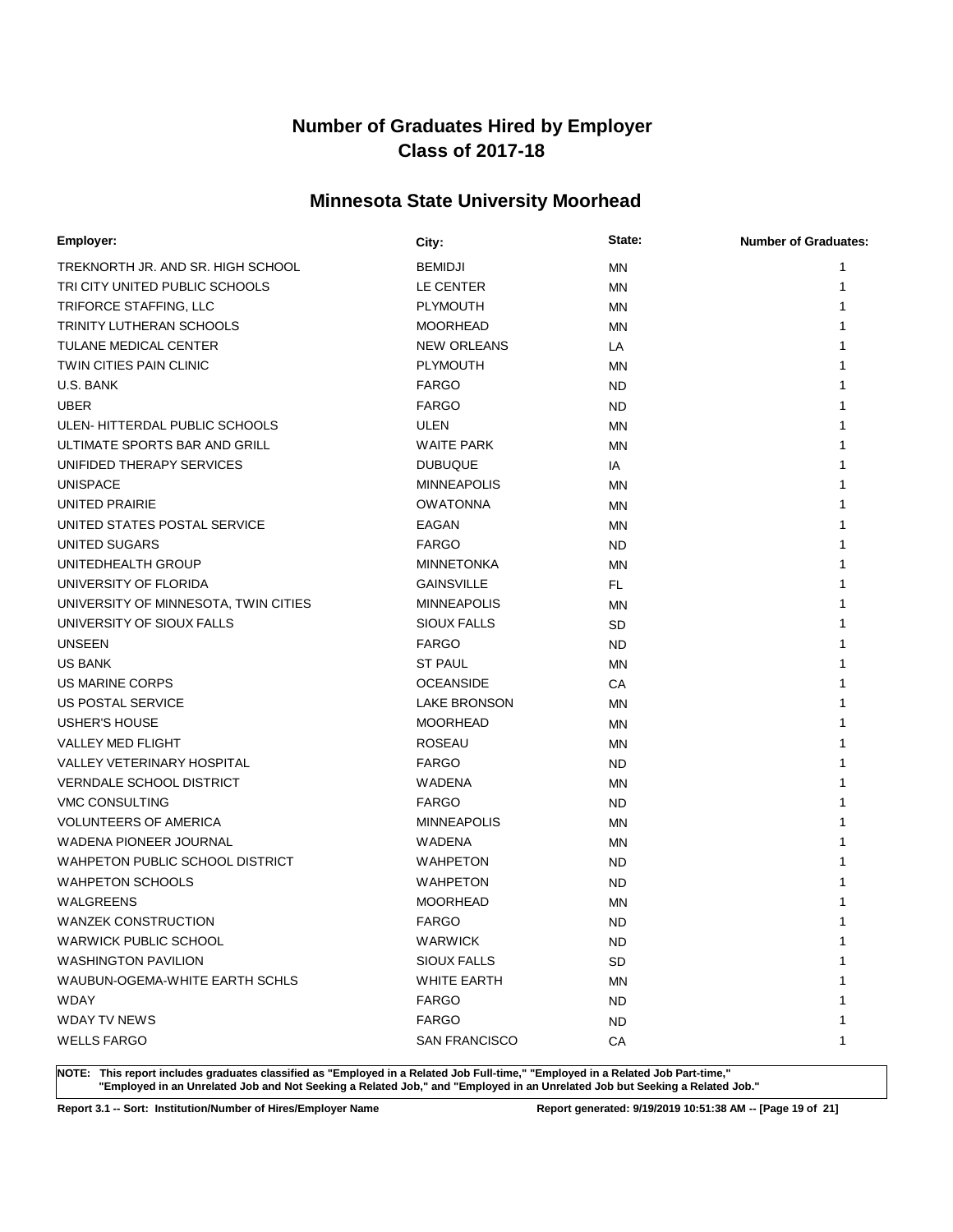# **Minnesota State University Moorhead**

| Employer:                                | City:               | State:    | <b>Number of Graduates:</b> |
|------------------------------------------|---------------------|-----------|-----------------------------|
| <b>WELLS FARGO</b>                       | <b>WEST FARGO</b>   | <b>ND</b> | 1                           |
| WEST CENTRAL AREA SCHOOLS DISTRICT       | <b>KENSINGTON</b>   | ΜN        | 1                           |
| WEST CENTRAL REGIONAL JUVENILE CENTER    | <b>MOORHEAD</b>     | ΜN        |                             |
| <b>WEST FARGO PUBLIC SCHOOLS</b>         | <b>WEST FARGO</b>   | <b>ND</b> |                             |
| <b>WEST FARGO PUBLIC SCHOOLS</b>         | <b>WEST FARGOQ</b>  | <b>ND</b> |                             |
| <b>WEST FARGO PUBLIC SCHOOLS</b>         | <b>FARGO</b>        | <b>NO</b> |                             |
| <b>WEX HEALTH INC</b>                    | <b>FARGO</b>        | ND.       |                             |
| <b>WEX HEALTH INC</b>                    | <b>WEST FARGO</b>   | ND        |                             |
| <b>WF SCHOOLS</b>                        | <b>WEST FARGO</b>   | ND.       |                             |
| <b>WFPS</b>                              | <b>WEST FARGO</b>   | ND        |                             |
| WHITE EARTH MAT PROGRAM                  | <b>WHITE EARTH</b>  | ΜN        |                             |
| WHITE EARTH RESERVATION BUSINESS COMMITT | <b>WHITE EARTH</b>  | ΜN        |                             |
| WIDSETH SMITH NOLTING                    | <b>FARGO</b>        | <b>ND</b> |                             |
| WILLMAR MIDDLE SCHOOL                    | <b>WILLMAR</b>      | <b>MN</b> |                             |
| <b>WILLMAR PUBLIC SCHOOL</b>             | <b>WILLMAR</b>      | ΜN        |                             |
| <b>WILLMAR PYBLIC SCHOOLS</b>            | <b>WILLMAR</b>      | ΜN        |                             |
| <b>WILLOW PARK ELEMENTARY</b>            | <b>WEST FARGO</b>   | ND        |                             |
| WILMAR PUBLIC SCHOOL DISTRICT            | <b>WILMAR</b>       | ΜN        |                             |
| <b>WILMAR PUBLIC SCHOOLS</b>             | <b>WILMAR</b>       | ΜN        |                             |
| <b>WILMAR PUBLIC SHOOLS</b>              | <b>WILMAR</b>       | ΜN        |                             |
| WILMINGTON TRUST N.A.                    | <b>MINNEAPOLIS</b>  | <b>MN</b> |                             |
| <b>WILTON PUBLIC SCHOOLS</b>             | <b>WILTON</b>       | ND        |                             |
| WIN-E-MAC SCHOOL                         | <b>MACINTOSH</b>    | ΜN        | 1                           |
| <b>WRIGHT FUNERAL HOME</b>               | <b>MOORHEAD</b>     | ΜN        |                             |
| WYNDMERE PUBLIC SCHOOL                   | <b>WYNDMERE</b>     | ND        |                             |
| YOUR HOME IMPROVEMENT COMPANY            | <b>DULUTH</b>       | ΜN        |                             |
| <b>YWCA</b>                              | <b>FARGO</b>        | ND.       |                             |
| <b>ZICH DESIGNS</b>                      | <b>FALL CREEK</b>   | WI        | 1                           |
| ZORBAZ                                   | <b>VERGAS</b>       | <b>MN</b> | 1                           |
| <b>ZUMBRO EDUCATION DISTRICT</b>         | <b>BYRON</b>        | ΜN        | 1                           |
| Employer Name Not Given                  |                     |           | 391                         |
| Employer Name Not Given                  | <b>TOKYO</b>        |           | $\overline{2}$              |
| Employer Name Not Given                  | <b>FARGO</b>        | <b>ND</b> | $\overline{2}$              |
| <b>Employer Name Not Given</b>           | <b>MONTICELLO</b>   |           | $\mathbf{1}$                |
| Employer Name Not Given                  | <b>MOORHEAD</b>     |           | 1                           |
| Employer Name Not Given                  | <b>PEMBA</b>        |           | 1                           |
| <b>Employer Name Not Given</b>           | <b>TAIWAN</b>       |           | 1                           |
| Employer Name Not Given                  | <b>REDLANDS</b>     | CA        | 1                           |
| Employer Name Not Given                  | <b>LIBERTYVILLE</b> | IL.       | 1                           |
| Employer Name Not Given                  | <b>CHAMPLIN</b>     | <b>MN</b> | 1                           |

**NOTE: This report includes graduates classified as "Employed in a Related Job Full-time," "Employed in a Related Job Part-time," "Employed in an Unrelated Job and Not Seeking a Related Job," and "Employed in an Unrelated Job but Seeking a Related Job."**

**Report 3.1 -- Sort: Institution/Number of Hires/Employer Name Report generated: 9/19/2019 10:51:38 AM -- [Page 20 of 21]**